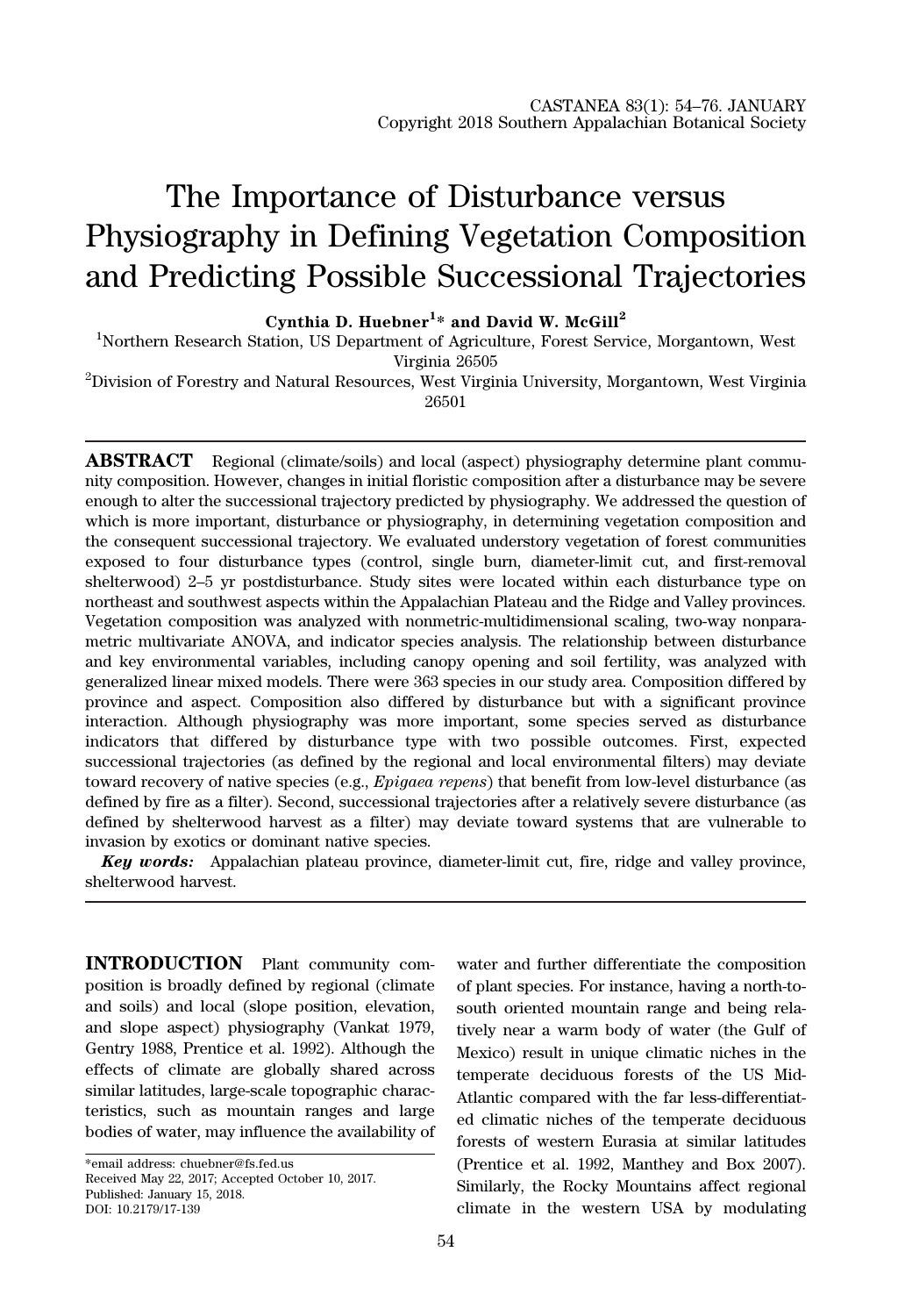precipitation and wind, the well-known rainshadow effect (Antic et al. 2006).

Within regional provinces, there are also microclimatic differences that occur because of local differences in slope position and aspect. These differences, which are often linked to available solar radiation, cause small-scale changes in humidity, soil moisture, soil microbial compositions, and rates of decomposition that may indirectly affect nutrient availability (Sidari et al. 2008, Carletti et al. 2009); all of which affects plant colonization, establishment, and composition (Gilliam et al. 1995, Huebner et al. 1995, van Breemen et al. 1997, Small and McCarthy 2005, Leuschner and Lenzion 2009). For example, Small and McCarthy (2005) found that north-facing slopes had greater nitrogen availability and herbaceous species richness than south-facing slopes had. Even at that scale, there are often distinct species compositions associated with different slope aspects (Huebner et al. 1995).

Regional and local physiography, thus, serves as an environmental filter that help determine the plant community composition (Díaz et al. 1998) and that filter may also have a role at different stages of succession after a disturbance, resulting in predictable plant species pools. However, changes in environmental conditions after a disturbance (i.e., amount of available light, soil moisture, and soil nutrients) are also potential environmental filters that may be severe enough to affect the initial floristic composition, resulting in a change in the successional trajectory predicted by the physiography (Myster and Pickett 1990, McCook 1994). The relative importance of regional and local physiography vs. disturbance-caused environmental filters in defining successional trajectories and ultimate vegetation composition of a site is the focus of this article. Those communities defined less by physiography and more by disturbance may be less predictable and more vulnerable to undesirable changes in composition. This comparison between the effects of disturbance and physiography is especially important for vegetation compositions that are at least partially dependent on disturbance for regeneration.

Common forest-management recommendations for ecosystems dominated by oak (Quercus spp.) and similar shade-intermediate tree species, include a sequence of harvesting com-

bined with prescribed fire. Both open up the canopy to increase light reaching the forest floor, and a subsequent burn may also reduce competition from fire-intolerant plants (Hannah 1987; Arthur et al. 1998; Brose et al. 1999a, 1999b, 2013; Hutchinson et al. 2005b; Iverson et al. 2008; Miller et al. 2017). In the absence of disturbance, dominant canopy species with regeneration processes that require disturbance will be depleted and not replaced over the successional trajectory. In terms of fire, some plant communities, such as those of the Sonoran Desert in Arizona, USA, are more responsive to existing physiography (the environmental filters) than they are to historic fire disturbance (Shryock et al. 2015). In contrast, repeated burning applied over 6 yr in an oak-dominated, temperate forest across variable topography has led to a morehomogeneous plant-community composition that was once differentiated by topography (Kim and Arthur 2014). Herbaceous and tree seedling composition have also become more homogeneous in response to fire (burned at least twice within 3 yr) across an integrated moisture index, except that shade-tolerant tree seedlings are more abundant on moist, mesic slopes (Hutchinson et al. 2005a, 2005b). Selectively cut forest stands, which have experienced some kind of harvesting every 4 yr, are more homogeneous and dominated by ruderal species compared with coppice stands with 30 yr of recovery that are dominated by mature forest species. The coppiced stands exhibit differences in microclimate because of topography, but the selectively cut stands do not. Repeated harvesting in those selectively cut stands appears to have altered the microclimate such that previous differences in microclimate are no longer evident (Decocq et al. 2005).

Successional theory holds that the initial floristic vegetation of a site could either contain all potential species found in every stage of succession, although in different proportions (Egler 1954), or it could be represented by species absent from later stages of succession that facilitate the colonization of new species and their own disappearance, also termed relay floristics (Clements 1916). In forests, most understory and many overstory species are capable of vegetative reproduction, making persistence after many disturbances likely (Fourrier et al. 2015). However, the more severe a disturbance the more likely relay floristics will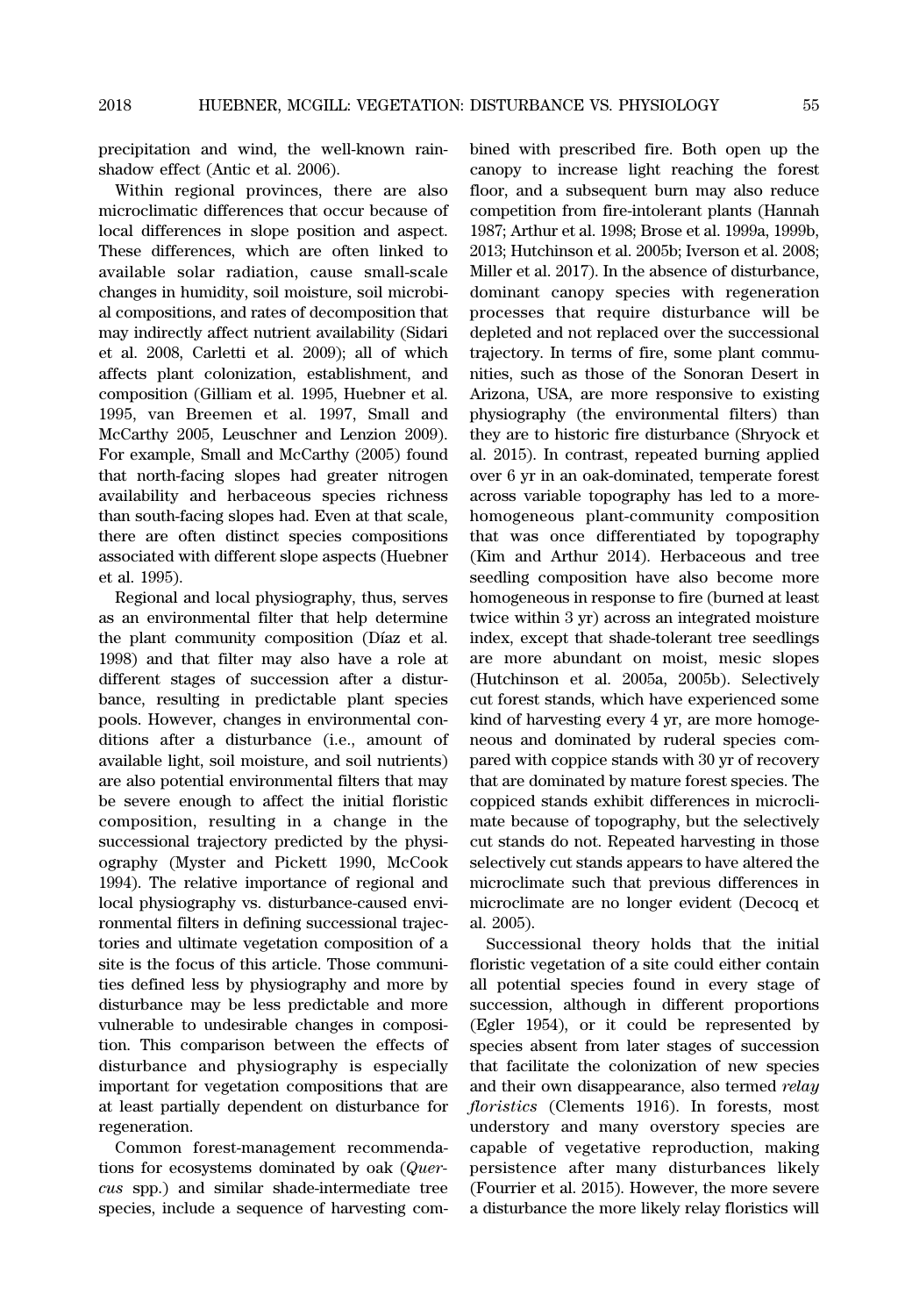dominate because only a few species can tolerate such harsh conditions (e.g., soil scarification after a harvest or hot burn) and colonization will be by more ruderal species found in the seed bank or dispersed from outside sources (Yoshida et al. 2005). Moreover, if the seed banks of native species have been depleted over time, which can be the result of excessive deer browse of understory species, the species composition may be more dependent on dispersal from adjacent forests (Beauchamp et al. 2013, Hidding et al. 2013). Even if the canopy tree species are producing seed, deer browse of native tree species will prevent regeneration of many species. Thus, for a period of time, we may see those tree species in the seedling stratum but not in the sapling or small-tree stratum. As the seedproducing trees die off, the tree seedlings disappear (Stromayer and Warren 1997, Schumacher and Carson 2013).

A disturbed plant community may also be composed of inhibitory species that, once established, do not give way to new species over successional seres, but instead stall succession and form an alternate stable state dominated by those inhibitory species (Connell and Slatyer 1977, Suding et al. 2004, Didham and Watts 2005, Royo and Carson 2006). Examples of this include the native fern Dennstaedtia punctilobula (Michx.) T. Moore and Rhododendron maximum L.; both of which have increased in abundance because of the combined effect of increased light from a disturbed forest canopy and deer browse (Hill and Silander 2001, Nilsen et al. 2001). Also, Microstegium vimineum (Trin.) A. Camus, an invasive, exotic grass, suppresses tree regeneration, altering tree species composition, often leading to a monotypic understory of itself (Flory and Clay 2010).

We addressed the following question: Is disturbance or physiography more important in determining vegetation composition in managed forests? If disturbance has a more important role than physiography in defining species composition, we postulate one of three possible successional trajectories. First, the disturbance has allowed some disturbance-dependent species to regain dominance in a once disturbance-prone site but other physiographically defined species are also found, and that dominance is only maintained if the disturbance occurs at regular intervals. Second, the disturbance has served as a filter for species characterized as ruderal,

shade-intolerant, or intermediate, which eventually give way to communities dominated by Kselected, shade-tolerant, and intermediate species (i.e., relay floristics). Third, the disturbance has served as a filter for species characterized as ruderal or even invasive, and those species inhibit the establishment of plants normally indicative of the site's physiographic conditions. If a given site, a few years after a disturbance, is made up of species only indicative of the disturbance and not of the physiography, that site is theoretically more prone to colonization by inhibitory species instead of relay floristics. That theory, once tested (which this current study does not do), could be applied globally for early prediction of whether a given plant community is potentially dependent on disturbance or vulnerable to invasion and subsequent alternate stable states. Disturbance-dependent sites often include relatively uncommon or even rare species (Pavlovic 1994) and knowing which sites may show those tendencies enables land managers to prioritize areas for management. Likewise, being able to predict during the early stages of succession the likelihood of an inhibitory, successional trajectory may enable land managers to treat those sites immediately while it is still feasible, such that they amend the initial composition to reflect one dominated by physiographically defined species. Early detection of an inhibitory successional trajectory, thus, may help land managers focus their limited resources as well as use them more efficiently.

# MATERIALS AND METHODS

#### Study Area

This study took place in the Appalachian Plateau (AP; with sites in West Virginia and Ohio of the eastern USA) and Ridge and Valley (RV; with sites in West Virginia and two sites just across the border in Virginia) physiographic regions or provinces (Figure 1). The AP province receives 101 (eastern Ohio)-127 (western West Virginia) cm or more precipitation annually and recharges ground water at rate of 54.4 cm annually. Because of a rain shadow effect, the RV province receives 76–83 cm of precipitation and recharges ground water at a rate of 23.9 cm annually (Abrams and McCay 1996, Kozar and Mathes 2001, ODNR 2011). These provinces share a wide range of elevations, with the west to east elevation gradient generally increasing in the AP from 187 m in Marietta, Ohio, along the Ohio River. to 1,200 m on the Allegheny Front at Dolly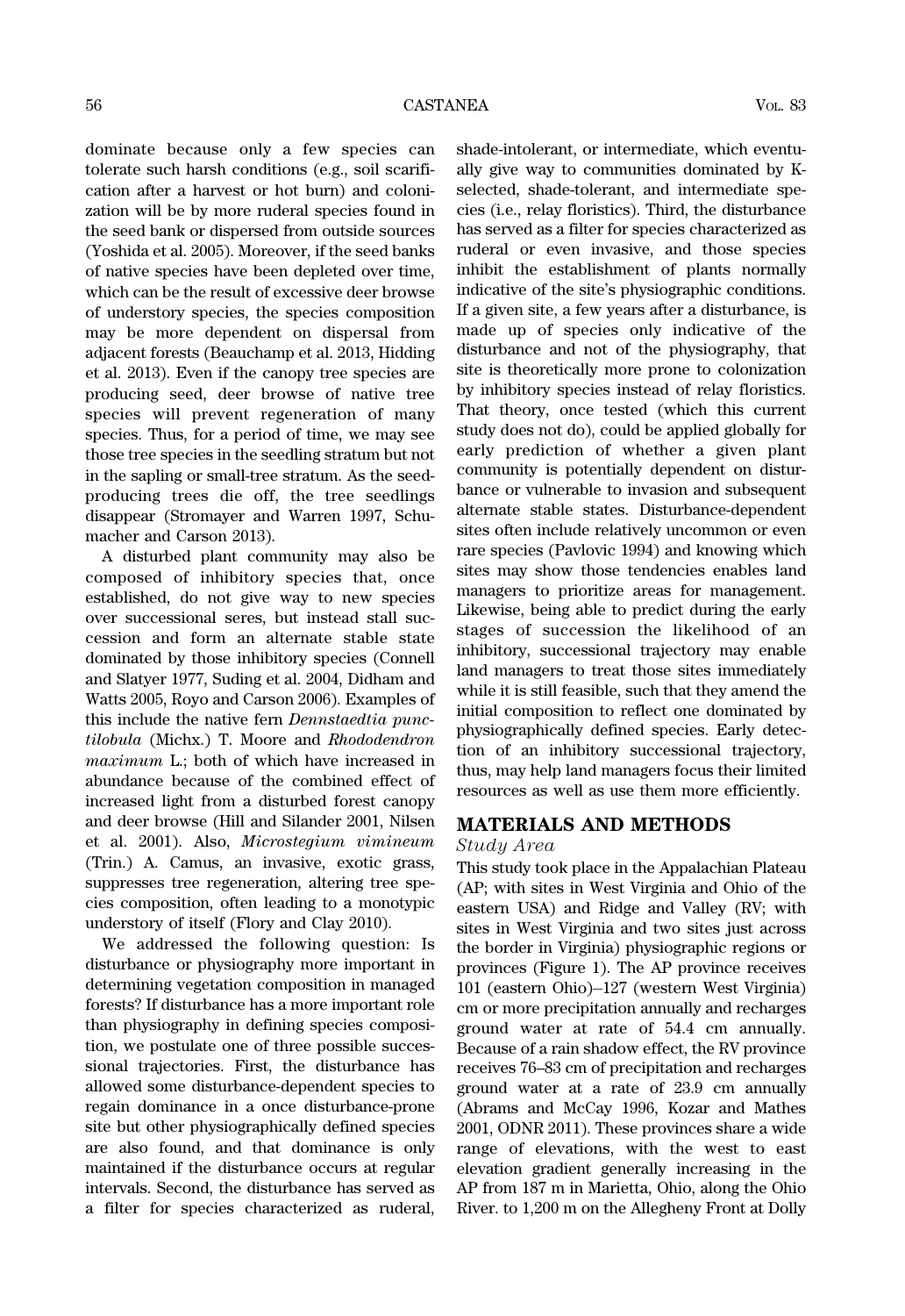

Figure 1. Site locations. Only northeast (NE)-facing slopes of the paired NE and southwest (SW) aspects are shown because of proximity. Some points are moved slightly for better visibility because their proximity to each other does not allow them to be separated at this scale. Actual coordinates for each site are available in Supplemental Table 1. Physiographic provinces are drawn from a US Geological Survey (USGS) map (Kozar and Mathes 2001).

Sods, West Virginia, then dropping off in the rain shadow of the RV to 285 m at Petersburg, West Virginia. The average daily temperatures are  $20.6^{\circ}$ C and  $21.4^{\circ}$ C for the AP and RV, respectively (Clarkson 1964, Pyle et al. 1982, Estepp 1992, Abrams and McCay 1996). Sites were located on federal, state, and private lands. Sites located on private land were owned by industrial wood products companies as well as single families (Supplemental Table 1). The drier and warmer climate of the RV province has been associated with *Quercus* spp. L., *Carya* spp. Nutt., and Pinus spp. L., with Acer rubrum L. increasing since the loss of Castanea dentata (Marshall) Borkh. to chestnut blight. The more mesic AP province has been associated with Fagus grandifolia Ehrh., Acer saccharum Marshall, Betula spp. L., and Tsuga canadensis (L.) Carrière with increases in Prunus serotina Ehrh., Acer rubrum, and Betula spp. since the loss of C. dentata (Clarkson 1964, Abrams and McCay 1996). Kaeser et al. (2008) found a Gaylussacia baccata (Wangenh.) K. Koch–dominated understory to be more common in the RV province than in the AP province in Pennsylvania. Thus, evident regional compositional differences make this an ideal location to evaluate the relative importance of disturbance as an environmental filter on vegetation composition. Taxonomic information followed International Plants Names Index (IPNI 2012) and the Integrated Taxonomic Information System (ITIS 2016).

#### Experimental Design

We focused on four forest disturbance types typical to the eastern deciduous forests of the USA. Our intent was to evaluate disturbance types that represent forest management regimes common to each region. Thus, our selection was from existing, disturbed sites with documented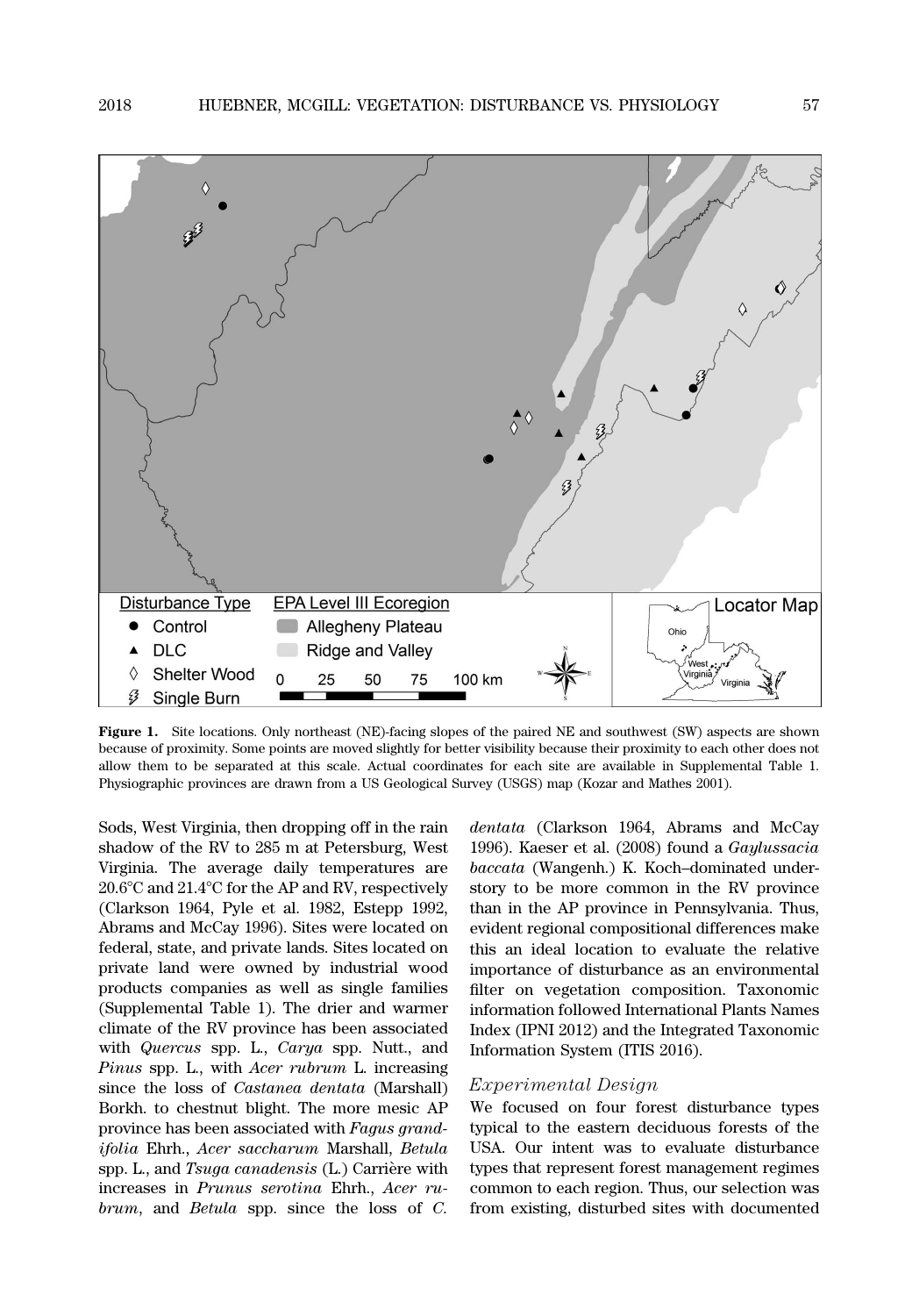histories. These disturbance types included (a) the control treatment with no management of forests at least 70 yr old; (b) single prescribed burns of forests at least 70 yr old, where a single burn took place within 5 yr of the vegetation sampling of this study; (c) a 2–4-yr-old, diameterlimit cut (DLC) in which about 50–75% of the total basal area of merchantable trees 40.6–45.7 cm (16–18 inches) in diameter or greater (i.e., removing the largest trees) was harvested (largest remnants trees were  $\geq 70$  yr old); and (d) a 3–4-yr-old, first-removal shelterwood (SHW) in which 50–75% of the overstory basal area from trees of mixed-sized classes was removed (largest residual trees were  $\geq 70$  yr old). Trees aged from three cores taken from the largest trees at each site confirmed the site-age estimates. The heavily cut SHWs and DLCs were a more-typical practice of the land managers in the RV province. The DLC harvests are commonly carried out on private, nonindustrial lands in the eastern USA because they usually result in a profit for both buyer and seller, with harvests every 15–20 yr but may lead to a loss of valuable species over time (Nyland 1992; Kenefic et al. 2005). Regeneration prescriptions involving SHW harvests have been used by the US Forest Service and some large industrial forestry companies but are less common on private lands because it usually takes at least 5–10 yr before adequate regeneration is achieved, and a morecomplete overstory harvest can be conducted to yield additional revenue (Brose et al. 1999a, 1999b). Each site was likely harvested once before the applied disturbances here as part of the extensive land clearings (clear cuts and fires) that took place in the early 1900s in this region for railways, with most fires being started by locomotives in West Virginia (Brooks 1910) and to supply the charcoal iron industry in Ohio (Stout 1933). Single burns are commonly used by public and private land managers to temporarily reduce competing vegetation, as mentioned earlier; repeat burns may be more effective but are relatively uncommon in the AP because of fewer adequate weather windows to burn. Indeed, we could not find enough repeat burn sites in the AP region to allow for a comparison.

Three replicates of each disturbance type were located on both northeast (NE)- and southwest (SW)-facing slopes in both the AP and RV provinces, representing a total of 48 sites (3 replicates  $\times$  2 slope aspects  $\times$  2 provinces  $\times$  4 disturbance types  $= 48$ ). Replicate sites were randomly selected from available sites within each category that met all the criteria. Slope inclination averaged 34.9% for the AP and 37.7% for the RV. Elevations averaged 623 m for the AP and 805 m for the RV. All data were collected once between June and August 2010.

# Site Environmental Conditions—Soil and Light

At each site, a 100-m transect that ran along the elevational contour in the middle of the stand was set up, with four circular  $1-m^2$  plots nested within 10 circular  $10\text{-m}^2$  plots located every 10 m along the transect. Every other  $10\text{-m}^2$  plot was fenced to keep out deer. Fencing primarily ensured we had data for another portion of the study involving planting particular species, including Q. rubra L.. Vegetation in fenced and unfenced plants did not differ for the duration of this study. A soil sample was taken at each cardinal direction outside each  $10\text{-m}^2$  plot and always outside each fence. Soil was collected from the top 10 cm (a depth sample that may contain just the A horizon or multiple horizons, e.g., A, E, and B horizons, depending on how deep each horizon was) in the odd-numbered plots, and from the first 10 cm of the B horizon (horizons above B were removed from the sample) in the even-numbered plots. The depth samples are located in the upper root zone of most understory plants but can be relatively variable because of differences in processes, such litter decomposition rates. The B-horizon samples provide a relatively more-stable assessment of the available soil nutrients, although many of the understory plant roots may not be directly within this horizon. Samples were combined for all odd-numbered and all evennumbered plots, resulting in two mixed soil samples, a depth sample, and a B-horizon sample, per site. Soils were sent for a full forest-soil analysis to the University of Maine Analytical Laboratory and Maine Soil Testing Service (Orono, Maine). Their forest-soil protocols were followed and included analyses for soil pH (measured in distilled water), percentage of soil organic material (determined by loss on ignition at  $550^{\circ}$ C), percentage of total N and C (using combustion and a Leco Tru-Mac CN [LECO Corporation, St. Joseph, Michigan]), concentrations (mg/kg) of Ca, K, Mg, P, Al, Mn, and Zn in a Mehlich 3 or modified Morgan extract using the inductively coupled plasma atomic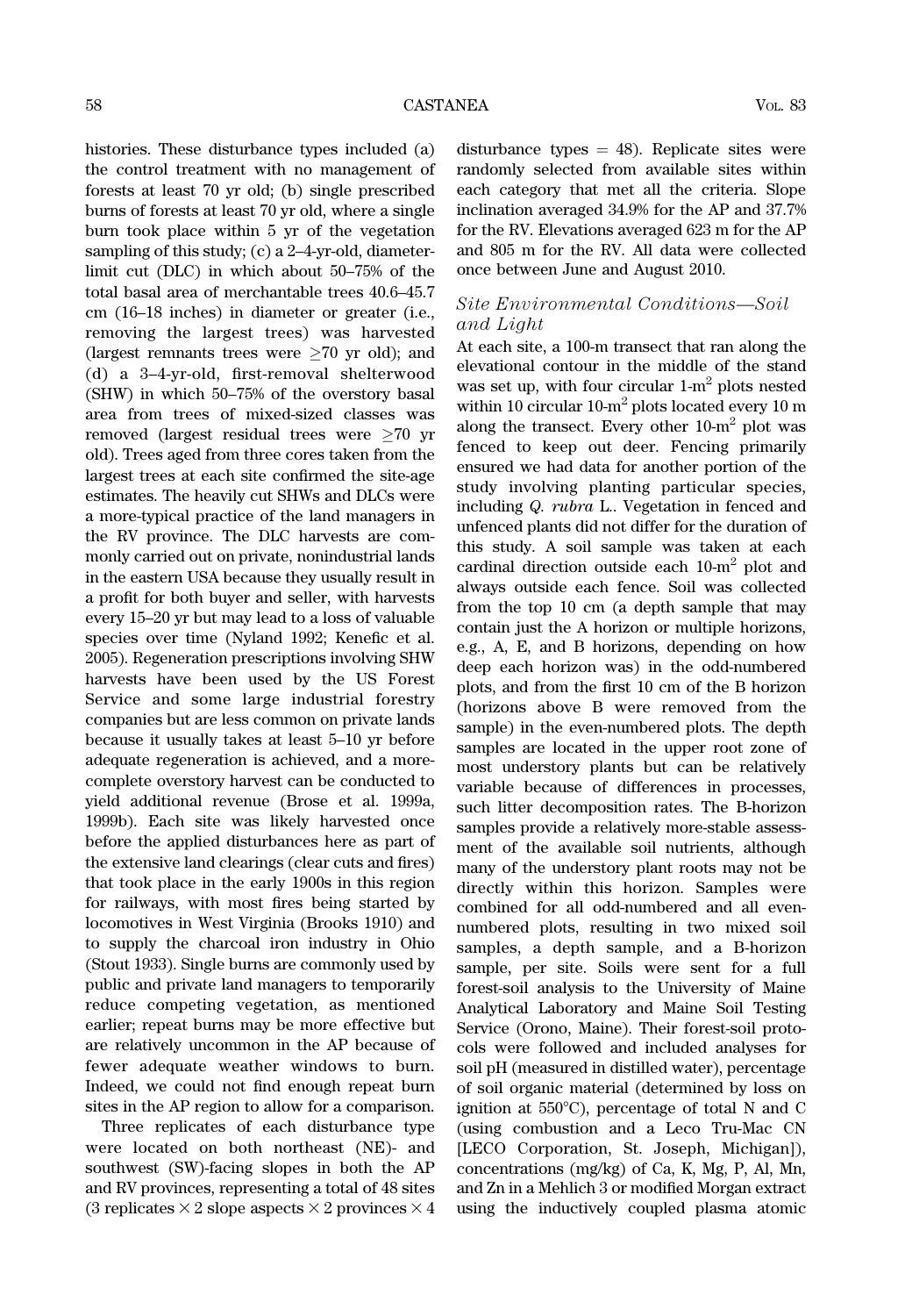emission spectroscopy method, (McIntosh 1969, Mehlich 1984), and cation-exchange capacity (CEC, which is the sum of milliequivalent levels of Ca, K, Mg, Na, and acidity, the latter two are not presented in this article) measured in meq/ 100 g. The Ca, K, Mg, and P are well-established important plant macronutrients, and Al is a known plant toxin (Delhaize and Ryan 1995). The Mn and Zn are important plant micronutrients that have been attributed to more-acidic soils and can be toxic to plants in high concentrations (El-Jaoual and Cox 1998, Long et al. 2003).

In the center of each  $10\text{-m}^2$  plot, the percentage of the canopy opening was determined using a fish-eyed lens hemispherical photograph. Photographs were taken under variable conditions, primarily full or partial sun. Glare was avoided by waiting for cloud or sun movement. Photographs were analyzed with HemiView 2.1 (Delta-T Devices Ltd 1999, Cambridge, UK). The percentage of the visible sky was measured from each photograph and averaged for each site.

#### Understory Vegetation

In each  $1-m^2$  plot, the percentage of cover for all herbaceous species, vines, and shrubs was estimated to the nearest 0.5%, and both the cover and density were measured for all the tree seedlings. Cover of herbs was only included for those herbs that were rooted in the plot, but shrub and vine cover was included without the requirement of being rooted inside the plot. Tree seedlings were defined as any tree species less than 1-m tall. Average cover for the herbs, vines, and shrubs was determined per site and used as the importance value. Average cover and average density were determined for each tree seedling species. These were then averaged for each species and used as the importance value. Importance values for all species were relativized within the following two categories: (a) herbs, vines, and shrubs (henceforth referred to as herbs); and (b) tree seedlings.

#### Data Analyses

Soil C:N, Ca:Al, and the percentage of organic C were calculated as measures of soil fertility (Cronan and Grigal 1995, Knops and Tilman 2000). The Al may inhibit Ca uptake, and ratios (Ca:Al) as high as 1 and as low as 0.2 indicate a 50% chance and a 100% chance, respectively, of Al stress and nutrient imbalances causing low soil fertility (Cronan and Grigal 1995). This

information along with concentrations of K, Mg, P, Mn, and Zn were used as indicators of soil fertility (or lack thereof). Herb and tree seedling species richness and the Shannon-Wiener diversity index were calculated for each site. Total herb cover was also determined by summing actual cover values. Diversity calculations were performed with the log-transformed data that was also used in the nonmetric multidimensional scaling (NMS) analyses described below. Each soil variable, visible sky, herb cover, herb and tree seedling richness, herb and tree seedling diversity variables was included as response variables in a generalized linear mixed model, with site as the random effect and province, aspect, disturbance type, and their interaction as fixed effects (Proc GLIMMIX; SAS 9.4 2013, Cary, North Carolina). Visible sky, Ca:Al, percentage of soil organic material, soil P concentration from a 6-cm depth, and concentrations of soil K, Mg, Mn, and Zn at the 10-cm depth, and from the B horizon, herb cover, herb richness, and tree seedling richness were best fit using a lognormal distribution and identity link function. The C:N, CEC, soil P concentration from the B horizon, and herb and tree seedling diversity were best fit with a normal distribution and identity link function. Distributions were also confirmed using a univariate analysis for each response variable (Proc Univariate; SAS 9.4).

The understory vegetation data matrices were evaluated as log-transformed values because the data were positively skewed to the right. The log transformation served to compress high values and spread the more common but variable low values as orders of magnitude. The following transformation equation was used:  $log(x + 0.001)$ - Integer value of log(Minimum nonzero value in data set) or  $log(x + 0.001) - (-3)$  for the herbs and  $log(x + 0.01) - (-2)$  for the tree seedlings. This allows values that were originally zero to remain zero. The NMS with a Sørenson distance measure (PCOrd version 5, MjM software 2006, Gleneden Beach, Oregon) was used for (a) herbs, and (b) tree seedlings, separately. Soil variables that were significant at the  $p \leq 0.15$ level in the mixed models were included in the NMS analysis as a constrained ordination using multiple regression (Heiser and Meulman 1983; PCOrd version 5). Only the percentage of organic matter from the B horizon and the soil nutrients (log-normal transformation) from the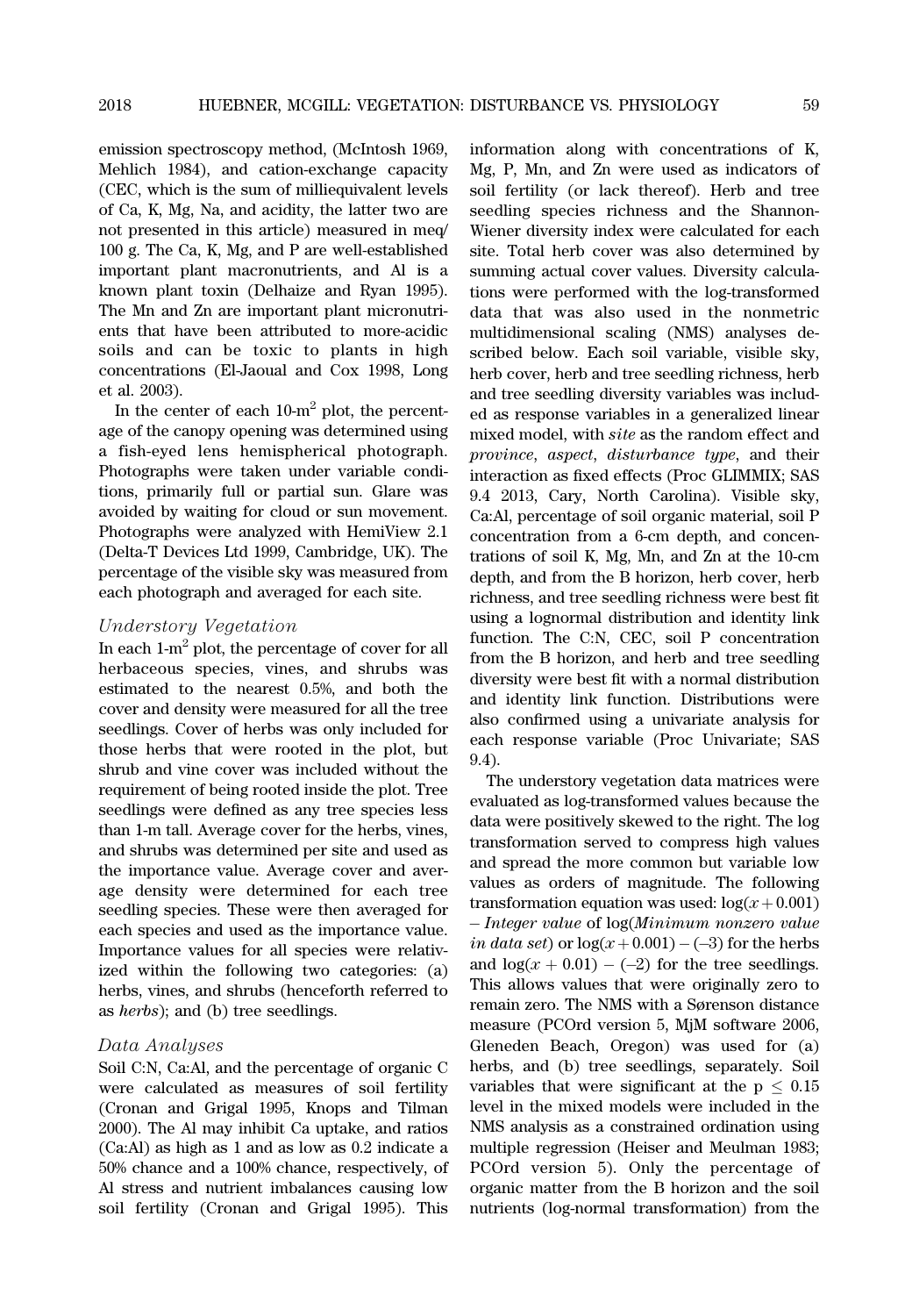soil-depth samples were used because including both for one soil measure would result in multicollinearity because of significant correlations between those variables and because the percentage of organic matter from the B horizon had a lower p value than the p value from the depth-soil sample. Likewise, the soil nutrients meeting the significant p value cutoff were associated with the depth sample and not the B-horizon sample.

Statistically significant differences among the species compositions associated with the two regions, the two aspects, and the four disturbance types were determined using a two-way permutation-based nonparametric multivariate analysis of variance (PERMANOVA; PCOrd version 5). The PERMANOVA provides similar information as the analysis of similarities and Mantel tests but is less sensitive to within-group, heterogeneous dispersion. (All three tests assume homogeneity of within-group variance.) Indicator species analysis (Dufrêne and Legendre 1997; PCOrd version 5) was used to determine the species that best defined each region, aspect, and disturbance type. That analysis calculates the proportional abundance of each species in a single group compared with its abundance in all groups being examined and the proportional frequency of each species in a single group relative to its frequency in all groups. The proportional abundance and frequency are then multiplied to obtain a relative importance value. Statistical significance of each importance value was determined with a Monte Carlo method, comparing their values against what would be expected by chance over 1,000 random iterations (McCune and Grace 2002).

# RESULTS

# Environmental Variables—Soil and Light

Forest canopies of sites in the RV province were significantly more open (20% visible sky on average) than those in the AP province (8.5% visible sky on average). The SHW sites (28%) had significantly more open canopies than the control sites had (4.6%; Tables 1–2). There was a general trend for AP sites to exhibit greater soil fertility than the RV sites with higher values of Ca:Al, K, Mg, percentage of organic matter, and CEC, and lower values of C:N (Tables 1–2), but only the percentage of organic matter and the C:N ratio were statistically significant.

# Environmental Variables—Understory Vegetation

There were 313 herb species and 50 tree seedling species within our study plots. Although sites in the AP province averaged 42.0 species compared with the RV average of 25.6, that difference and the differences in diversity were only significant at the  $p \leq 0.1$  level. The harvested (DLC and SHW) disturbance sites had the highest cover values, and although the SHW had the greatest cover at 21.8% and the control had the lowest at 7.2%, that difference was not significant (Tables  $1-2$ ).

#### Disturbance vs. Environmental Effects

The most stable NMS ordination for herbs was a three-dimensional solution and had a final stress value of 13.2 and a final instability value of 0.0 after 124 iterations. Each dimension up to six was evaluated with a maximum of 500 iterations. Axis one explained 43.4% of the variation, axis two 22.9%, and axis three 14.5%. Sites separated well based on species composition by province and less so by aspect. Although no pattern of separation was evident using the four disturbance types, there was a weak grouping of the control sites with the single burn sites and the DLC sites with the SHW sites. The percentage of canopy opening (light) and C:N were most closely and positively correlated  $(r^2 > 0.45)$  with the RV province and the SW aspect. The Mg, CEC, and percentage of organic matter were most closely and positively correlated  $(r^2 > 0.25)$ with the AP province and the NE aspect. It was much more difficult to discern any pattern of soil or light environmental variables with the disturbance types, although the SHW sites were positively correlated with canopy opening (Figures 2a, 2b, and 2c). Likewise, the NMS ordination for the tree seedlings was also a three-dimensional solution with a stress value of 15.0, and a final instability value of 0.0 after 138 iterations. Six dimensions were also tested using a maximum of 500 iterations. Axis one explained 52.1% of the variation, axis two 22.3%, and axis three 15.3%. Sites also distinctly separated by province based on tree-seedling species composition, less so by aspect, and least by disturbance type. The grouping of the control sites with the single-burn sites for tree seedlings was less evident than the grouping with the herbs. The percentage of canopy opening and C:N were most closely and positively correlated with the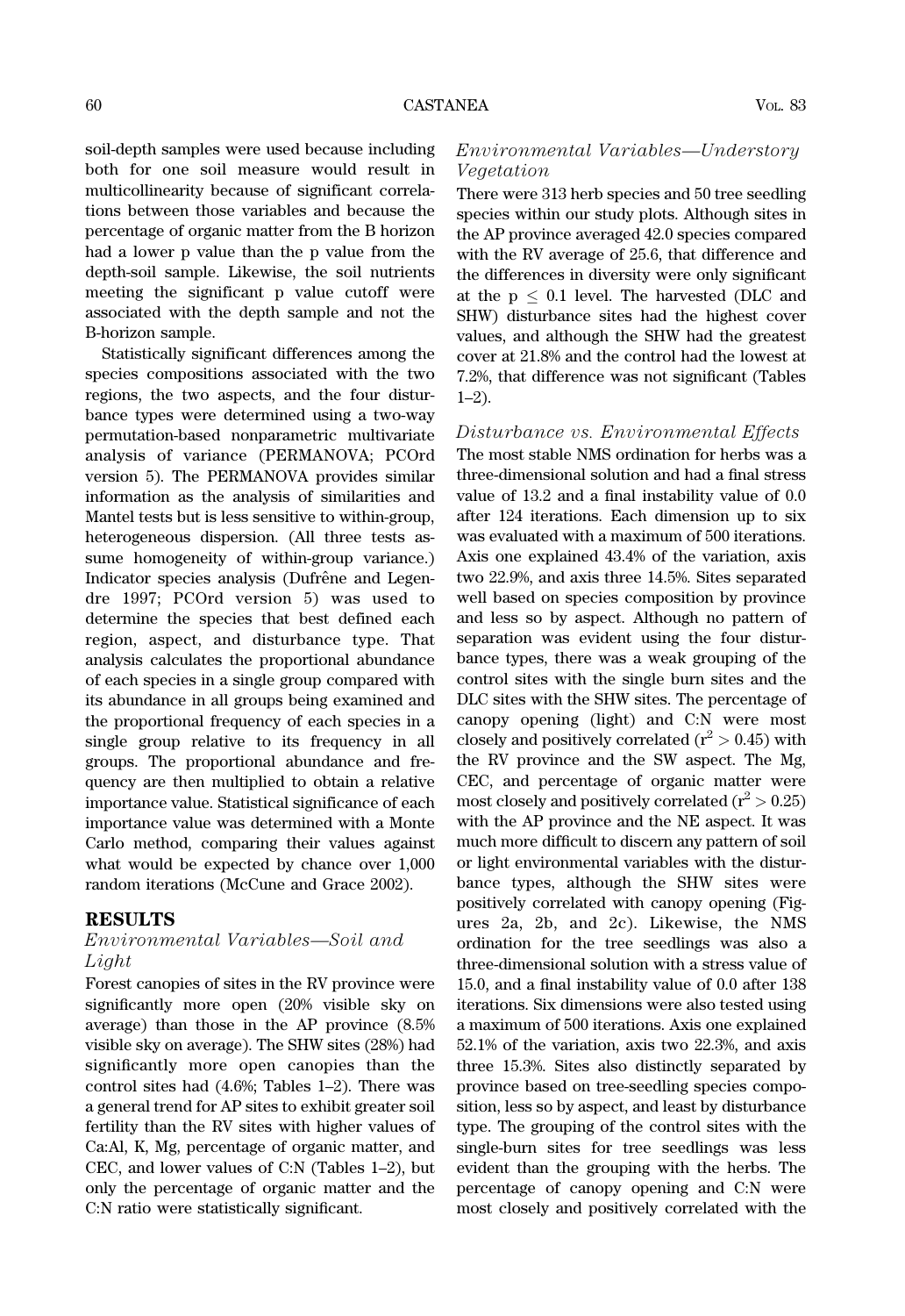| <b>Response Variable</b> | Province    | Aspect      | <b>Disturbance Type</b> | Interaction |
|--------------------------|-------------|-------------|-------------------------|-------------|
| Herb cover (%)           | 3.6(0.2)    | 0.05(0.9)   | 4.4(0.2)                | 0.9(0.6)    |
| Herb richness            | 7.7(0.1)    | 2.3(0.3)    | 0.5(0.7)                | 2.1(0.4)    |
| Herb diversity           | 6.1 $(0.1)$ | 2.3(0.3)    | 0.7(0.6)                | 0.9(0.6)    |
| Tree seedling richness   | 29.3(0.03)  | 0.3(0.6)    | 0.8(0.6)                | 1.5(0.5)    |
| Tree seedling diversity  | 16.2(0.06)  | 0.4(0.6)    | 0.1(0.9)                | 0.6(0.7)    |
| Visible sky $(\%)$       | 27.8(0.03)  | 0.0(1.0)    | 21.6(0.05)              | 0.3(0.9)    |
| $B-pH$                   | 0.08(0.8)   | 2.7(0.2)    | 2.0(0.4)                | 2.0(0.4)    |
| $D-pH$                   | 0.3(0.7)    | 6.7(0.1)    | 3.9(0.2)                | 1.7(0.4)    |
| B-% organic matter       | 21.0(0.05)  | 0.01(0.9)   | 1.5(0.4)                | 3.3(0.3)    |
| D-% organic matter       | 10.2(0.09)  | 0.03(0.9)   | 2.1(0.3)                | 1.2(0.6)    |
| <b>B-CEC</b>             | 17.0(0.05)  | 0.09(0.8)   | 1.0(0.5)                | 4.2(0.2)    |
| $D-CEC$                  | 17.6(0.05)  | 0.1(0.8)    | 3.6(0.2)                | 2.8(0.3)    |
| $B-C:N$                  | 13.4(0.07)  | 9.5(0.09)   | 0.7(0.6)                | 1.2(0.5)    |
| $D-C:N$                  | 20.3(0.05)  | 22.6(0.04)  | 1.5(0.4)                | 2.3(0.3)    |
| B-Ca:Al                  | 0.5(0.6)    | 6.3(0.1)    | 0.4(0.8)                | 1.9(0.4)    |
| D-Ca:Al                  | 0.3(0.7)    | 10.0(0.09)  | 0.6(0.7)                | 1.9(0.4)    |
| B-K                      | 7.5(0.1)    | 0.06(0.8)   | 7.3(0.1)                | 2.7(0.3)    |
| $D-K$                    | 6.0(0.1)    | 0.08(0.8)   | 5.0(0.2)                | 1.6(0.5)    |
| $B-Mg$                   | 8.2(0.1)    | 1.1(0.4)    | 1.1(0.5)                | 0.6(0.8)    |
| $D-Mg$                   | 10.5(0.08)  | 4.4(0.2)    | 0.3(0.8)                | 0.8(0.7)    |
| B-Mn                     | 0.7(0.6)    | 14.3(0.06)  | 0.2(0.9)                | 0.9(0.6)    |
| $D-Mn$                   | 0.0(1.0)    | 22.1 (0.04) | 1.2(0.5)                | 1.1(0.6)    |
| $B-P$                    | 0.1(0.8)    | 3.9(0.2)    | 1.4(0.5)                | 2.0(0.4)    |
| $D-P$                    | 2.1(0.3)    | 0.3(0.6)    | 1.2(0.5)                | 1.4(0.5)    |
| B-Fe                     | 0.7(0.5)    | 5.8(0.1)    | 1.4(0.4)                | 1.2(0.5)    |
| $D-Fe$                   | 0.01(0.9)   | 9.5(0.09)   | 0.8(0.6)                | 1.1(0.6)    |
| $B-Zn$                   | 2.0(0.3)    | 0.4(0.6)    | 1.4(0.4)                | 1.2(0.5)    |
| $D-Zn$                   | 4.4(0.2)    | 1.1(0.4)    | 3.1(0.3)                | 1.2(0.6)    |

Table 1. Generalized linear mixed model F values (Proc GLIMMIX, SAS version 9.4) using site as the random effect and province, aspect, disturbance type, and their interaction as fixed effects. Numbers in parentheses are the p values. Values in bold are significant at p  $\leq$  0.05; values in italics are significant at p  $\leq$ 0.15 and were also included in the nonmetric multidimensional scaling analyses because of an apparent trend.  $B = B$  horizon soil sample; CEC = cation-exchange capacity;  $D =$  sample from soil depth.

RV province and SW aspects  $(r^2 > 0.20)$ . The percentage of organic matter, K, Mg, and Mn were most closely and positively correlated  $(r^2 >$ 0.20) with the AP province and NE aspects (Figures 3a, 3b, and 3c).

A two-way factorial PERMANOVA showed that the groupings of herb species as categorized within disturbance  $(F = 2.13; p = 0.00020)$  as the fixed factor and province  $(F = 7.52; p = 0.00020)$ were significantly different from each other, but their interaction was also significant  $(F = 1.49; p$  $= 0.020$ ). The province variable explained 18.9% of the variation under the scenario with disturbance as the fixed factor. After removing the effects of province, control sites differed significantly in composition from SHW and singleburn sites, but not DLC sites, whereas DLC sites differed significantly from SHW and single-burn sites, and SHW sites differed significantly from single-burn sites. Without removing the effects of province, only control and single-burn sites differed significantly from SHWs (Table 3).

Using province as the fixed factor, disturbance explained 4.7% of the variation, and all other pair-wise comparisons showed the same significant comparisons as the analysis with disturbance as the fixed factor.

Similarly, tree seedling species show groupings by province and disturbance using two-way PERMANOVA. The categories within province  $(F = 10.44; p = 0.00020)$  and disturbance type (F)  $= 1.97$ ;  $p = 0.0060$ ) were both significantly different with a significant interaction  $(F =$ 1.95;  $p = 0.0054$ ). With disturbance as the fixed factor, province explained 23.4% of the variation. Single-burn sites were significantly different from control and DLC sites, and SHW sites were significantly different from DLC sites after partitioning province out. Control sites were no longer significantly different from single-burn sites when province was not partitioned out (Table 4). In addition, if province was the fixed factor, disturbance type explained 0.1% of the variation and all pair-wise comparisons showed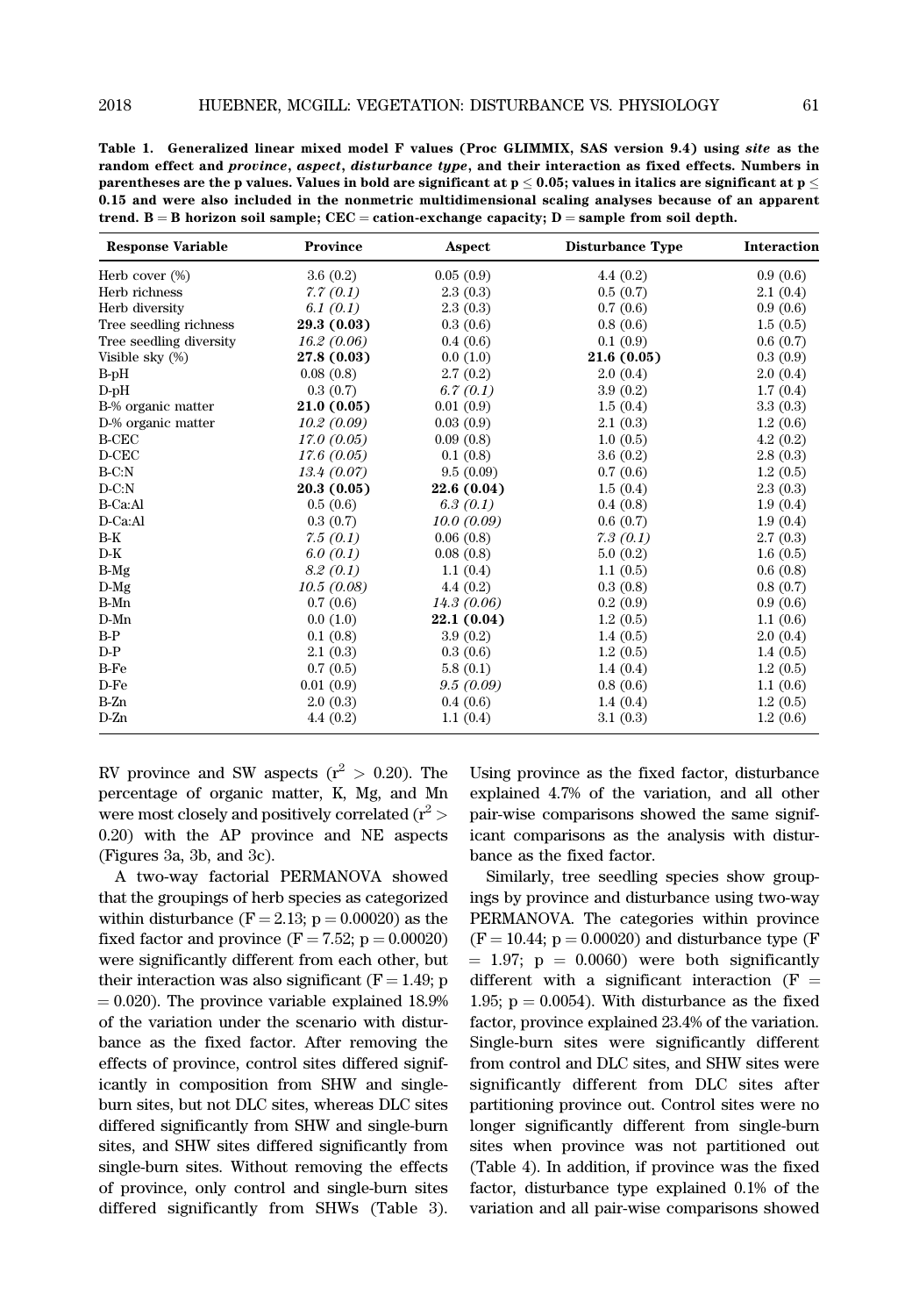| cation-exchange capacity; $D = sample$ :                                                                       | Province                                                                                                                                                             |                                                                                                                                                                                                                                                                                                                                                                                                                                                             |                                      |                              | from soil depth; $DLC =$ diameter-limit cut; SB = single burn; SHW = shelterwood. |                                                                                                                                                                                                                                | Disturbance Type |                                                                                                                                                                                                                                   |
|----------------------------------------------------------------------------------------------------------------|----------------------------------------------------------------------------------------------------------------------------------------------------------------------|-------------------------------------------------------------------------------------------------------------------------------------------------------------------------------------------------------------------------------------------------------------------------------------------------------------------------------------------------------------------------------------------------------------------------------------------------------------|--------------------------------------|------------------------------|-----------------------------------------------------------------------------------|--------------------------------------------------------------------------------------------------------------------------------------------------------------------------------------------------------------------------------|------------------|-----------------------------------------------------------------------------------------------------------------------------------------------------------------------------------------------------------------------------------|
|                                                                                                                |                                                                                                                                                                      |                                                                                                                                                                                                                                                                                                                                                                                                                                                             |                                      | Aspect                       |                                                                                   |                                                                                                                                                                                                                                |                  |                                                                                                                                                                                                                                   |
| Response Variable                                                                                              | ĄP                                                                                                                                                                   | $\mathbf{R}^{\mathbf{V}}$                                                                                                                                                                                                                                                                                                                                                                                                                                   | ž                                    | $\overline{\text{ss}}$       | $\circ$                                                                           | DLC                                                                                                                                                                                                                            | <b>SHW</b>       | SB <sub>3</sub>                                                                                                                                                                                                                   |
| Herb cover (%)                                                                                                 | 14.6(2.8)                                                                                                                                                            |                                                                                                                                                                                                                                                                                                                                                                                                                                                             |                                      |                              |                                                                                   |                                                                                                                                                                                                                                |                  |                                                                                                                                                                                                                                   |
| Herb richness                                                                                                  |                                                                                                                                                                      |                                                                                                                                                                                                                                                                                                                                                                                                                                                             | ${12.1 \ (2.0)}\atop {36.3 \ (3.5)}$ | $12.8\ (2.7) \\ 31.3\ (6.4)$ |                                                                                   |                                                                                                                                                                                                                                |                  |                                                                                                                                                                                                                                   |
| Herb diversity                                                                                                 |                                                                                                                                                                      |                                                                                                                                                                                                                                                                                                                                                                                                                                                             |                                      |                              |                                                                                   |                                                                                                                                                                                                                                |                  |                                                                                                                                                                                                                                   |
| Tree seedling richness                                                                                         |                                                                                                                                                                      |                                                                                                                                                                                                                                                                                                                                                                                                                                                             |                                      |                              |                                                                                   | $\begin{array}{c} 12.5 \\ 37.1 \\ 2.0 \\ 13.9 \\ 13.3 \\ \hline \end{array}$<br>$\begin{array}{c} 12.5 \\ 37.1 \\ 2.9 \\ 13.0 \\ \hline \end{array}$                                                                           |                  | $35.7$ $35.7$ $35.7$ $35.7$ $3.3$ $14.7$ $2.3$ $0.10ab$                                                                                                                                                                           |
| Tree seedling diversity                                                                                        |                                                                                                                                                                      |                                                                                                                                                                                                                                                                                                                                                                                                                                                             |                                      |                              |                                                                                   |                                                                                                                                                                                                                                |                  |                                                                                                                                                                                                                                   |
| Visible sky $(\times 100;\, \%)$                                                                               | $\begin{array}{c} 42.6\ (4.1)\\ 2.5\ (0.2)\\ 16.4\ \mathbf{a}\ (0.8)\\ 2.5\ (0.03)\\ 2.5\ (0.06)\\ 2.6\ (0.02)\\ 0.08\ \mathbf{a}\ (0.02)\\ 4.6\ (0.06) \end{array}$ | $\begin{array}{l} \mathbb{C} \oplus \mathbb{C} \oplus \mathbb{C} \oplus \mathbb{C} \oplus \mathbb{C} \oplus \mathbb{C} \oplus \mathbb{C} \oplus \mathbb{C} \oplus \mathbb{C} \oplus \mathbb{C} \oplus \mathbb{C} \oplus \mathbb{C} \oplus \mathbb{C} \oplus \mathbb{C} \oplus \mathbb{C} \oplus \mathbb{C} \oplus \mathbb{C} \oplus \mathbb{C} \oplus \mathbb{C} \oplus \mathbb{C} \oplus \mathbb{C} \oplus \mathbb{C} \oplus \mathbb{C} \oplus \mathbb{C}$ |                                      |                              |                                                                                   | ය<br>අයුතුය ද සිති පිටුවලට සිතු සිතු සිතු වලට පිටුවලට<br>අයුතුය ද සිතු සිතු පිටුවලට සිතු සිතු සිතු වලට පැවත                                                                                                                    |                  | a<br>2 ซี ยี ยี 3 สิง ยังยัง ยังยังยัง ยู มี 4 ชี บี 8 ซี บี ปี ยัง<br>2 ซี ยี ยังยังยังยังยังยังยังยู่ 4 ชี บี 8 ซี บี ปี ยัง                                                                                                    |
| $_{\rm BpH}$                                                                                                   |                                                                                                                                                                      |                                                                                                                                                                                                                                                                                                                                                                                                                                                             |                                      |                              |                                                                                   |                                                                                                                                                                                                                                |                  |                                                                                                                                                                                                                                   |
| $D$ -pH                                                                                                        | 4.3(0.08)                                                                                                                                                            |                                                                                                                                                                                                                                                                                                                                                                                                                                                             |                                      |                              |                                                                                   |                                                                                                                                                                                                                                |                  | 4.6                                                                                                                                                                                                                               |
| B% organic matter                                                                                              |                                                                                                                                                                      |                                                                                                                                                                                                                                                                                                                                                                                                                                                             |                                      |                              |                                                                                   |                                                                                                                                                                                                                                |                  |                                                                                                                                                                                                                                   |
| D-% organic matter                                                                                             |                                                                                                                                                                      |                                                                                                                                                                                                                                                                                                                                                                                                                                                             |                                      |                              |                                                                                   |                                                                                                                                                                                                                                |                  |                                                                                                                                                                                                                                   |
| <b>B-CEC</b>                                                                                                   |                                                                                                                                                                      |                                                                                                                                                                                                                                                                                                                                                                                                                                                             |                                      |                              |                                                                                   | $445.780$ $-10.6$ $-10.6$ $-10.6$ $-10.6$ $-10.6$ $-10.6$ $-10.6$ $-10.6$ $-10.6$ $-10.6$ $-10.6$ $-10.6$ $-10.6$ $-10.6$ $-10.6$ $-10.6$ $-10.6$ $-10.6$ $-10.6$ $-10.6$ $-10.6$ $-10.6$ $-10.6$ $-10.6$ $-10.6$ $-10.6$ $-1$ |                  | $\frac{4.5}{6.5}$ and the set of the set of the set of the set of the set of the set of the set of the set of the set of the set of the set of the set of the set of the set of the set of the set of the set of the set of the s |
| D-CEC                                                                                                          |                                                                                                                                                                      |                                                                                                                                                                                                                                                                                                                                                                                                                                                             |                                      |                              |                                                                                   |                                                                                                                                                                                                                                |                  |                                                                                                                                                                                                                                   |
|                                                                                                                |                                                                                                                                                                      |                                                                                                                                                                                                                                                                                                                                                                                                                                                             |                                      |                              |                                                                                   |                                                                                                                                                                                                                                |                  |                                                                                                                                                                                                                                   |
|                                                                                                                |                                                                                                                                                                      |                                                                                                                                                                                                                                                                                                                                                                                                                                                             |                                      |                              |                                                                                   |                                                                                                                                                                                                                                |                  |                                                                                                                                                                                                                                   |
|                                                                                                                |                                                                                                                                                                      |                                                                                                                                                                                                                                                                                                                                                                                                                                                             |                                      |                              |                                                                                   |                                                                                                                                                                                                                                |                  |                                                                                                                                                                                                                                   |
|                                                                                                                |                                                                                                                                                                      |                                                                                                                                                                                                                                                                                                                                                                                                                                                             |                                      |                              |                                                                                   |                                                                                                                                                                                                                                |                  |                                                                                                                                                                                                                                   |
|                                                                                                                |                                                                                                                                                                      |                                                                                                                                                                                                                                                                                                                                                                                                                                                             |                                      |                              |                                                                                   |                                                                                                                                                                                                                                |                  |                                                                                                                                                                                                                                   |
|                                                                                                                |                                                                                                                                                                      |                                                                                                                                                                                                                                                                                                                                                                                                                                                             |                                      |                              |                                                                                   |                                                                                                                                                                                                                                |                  |                                                                                                                                                                                                                                   |
| R D P R R R R R R R P R P R<br>D P R R R R R R R R P P P F<br>P C C C R R R R R R R P P F F<br>P C C C R R R R |                                                                                                                                                                      |                                                                                                                                                                                                                                                                                                                                                                                                                                                             |                                      |                              |                                                                                   |                                                                                                                                                                                                                                |                  |                                                                                                                                                                                                                                   |
|                                                                                                                |                                                                                                                                                                      |                                                                                                                                                                                                                                                                                                                                                                                                                                                             |                                      |                              |                                                                                   |                                                                                                                                                                                                                                |                  |                                                                                                                                                                                                                                   |
|                                                                                                                |                                                                                                                                                                      |                                                                                                                                                                                                                                                                                                                                                                                                                                                             |                                      |                              |                                                                                   |                                                                                                                                                                                                                                |                  |                                                                                                                                                                                                                                   |
|                                                                                                                |                                                                                                                                                                      |                                                                                                                                                                                                                                                                                                                                                                                                                                                             |                                      |                              |                                                                                   |                                                                                                                                                                                                                                |                  |                                                                                                                                                                                                                                   |
|                                                                                                                |                                                                                                                                                                      |                                                                                                                                                                                                                                                                                                                                                                                                                                                             |                                      |                              |                                                                                   |                                                                                                                                                                                                                                |                  |                                                                                                                                                                                                                                   |
|                                                                                                                |                                                                                                                                                                      |                                                                                                                                                                                                                                                                                                                                                                                                                                                             |                                      |                              |                                                                                   |                                                                                                                                                                                                                                |                  |                                                                                                                                                                                                                                   |
|                                                                                                                |                                                                                                                                                                      |                                                                                                                                                                                                                                                                                                                                                                                                                                                             |                                      |                              |                                                                                   |                                                                                                                                                                                                                                |                  |                                                                                                                                                                                                                                   |
| $D-Fe$                                                                                                         |                                                                                                                                                                      |                                                                                                                                                                                                                                                                                                                                                                                                                                                             |                                      |                              |                                                                                   |                                                                                                                                                                                                                                |                  |                                                                                                                                                                                                                                   |
| $B-Zn$                                                                                                         | $\begin{array}{c} 1.4\ (0.1)\\ 9.8\ (2.3)\\ 10.9\ (2.9)\\ 1.6\ (0.1)\\ 2.5\ (0.2) \end{array}$                                                                       |                                                                                                                                                                                                                                                                                                                                                                                                                                                             |                                      |                              |                                                                                   |                                                                                                                                                                                                                                |                  |                                                                                                                                                                                                                                   |
| $D- Zn$                                                                                                        |                                                                                                                                                                      |                                                                                                                                                                                                                                                                                                                                                                                                                                                             |                                      |                              |                                                                                   |                                                                                                                                                                                                                                |                  |                                                                                                                                                                                                                                   |

Table 2. Means of species (cover, richness, and diversity), light, and soil variables. Numbers in parentheses are the standard errors. Numbers in bold are significantly different at p V  $\leq$  0.05, and means with different letters are significantly different within each category. Values in italics are statistically different at the p V  $\leq$  0.15 level and were also included in the nonmetric multidimensional scaling analyses because of an apparent trend. B B horizon; C control; CEC

62 CASTANEA VOL. 83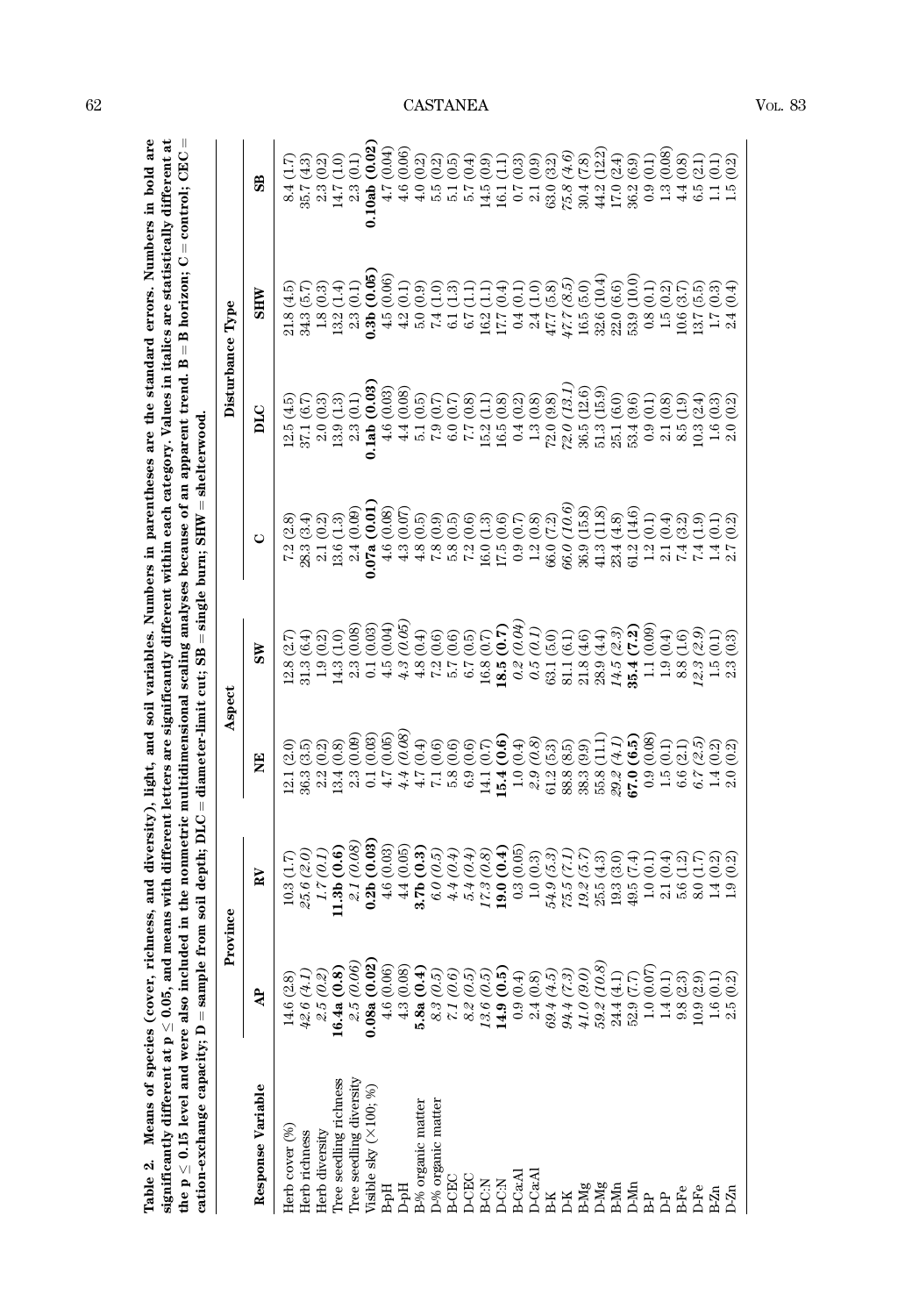

Figure 2. Nonmetric multidimensional scaling ordination results for herbs showing (a) province, (b) aspect, and (c) disturbance type. The final stress value was 13.18 and the final instability value was 0.00 after 124 iterations for a three dimensional solution (showing only axes 1 and 2). Environmental variables with correlation of 0.2 or greater are shown.

the same significant comparisons as when disturbance was the fixed factor.

Comparing herb species as categorized within disturbance and aspect using a two-way factorial PERMANOVA showed significant differences among the four disturbance types ( $F = 1.80$ ; p = 0.0034) and between the two aspects ( $F = 2.33$ ; p  $= 0.0054$ ) with no significant interaction (F  $=$ 0.57;  $p = 0.99$ ). Using disturbance as the fixed factor, aspect explained 7.3% of the variation. Pairwise comparisons with aspect partitioned out showed that control and single-burn sites differed significantly from the SHW sites, but there were no other significant differences. Retaining aspect in these pairwise comparisons did not change the results (Table 3). If aspect was the fixed factor, disturbance explained 10.0% of the variation, and the same patterns occurred with the pair-wise comparisons found with disturbance as the fixed factor. Treeseedling species compositions did not differ significantly in a two-way factorial PERMANO-VA comparing categories within aspect  $(F = 1.64;$  $p = 0.10$ ) and disturbance (F = 1.50;  $p = 0.063$ ), both with aspect and disturbance as fixed factors (Table 4).

A two-way factorial PERMANOVA comparing herb species as categorized within province (fixed factor) and aspect showed that although the groups within aspect  $(F = 2.59; p = 0.0010)$ and province  $(F = 7.061; p = 0.00020)$  were each significantly different, there was no significant interaction ( $F = 1.15$ ;  $p = 0.29$ ) between aspect and province. With province as the fixed factor, aspect explained 5.6% of the variation. With aspect as the fixed factor, province explained 19.6% of the variation. Tree seedlings, when categorized within province and aspect using a two-way factorial PERMANOVA with aspect as the fixed factor, also showed significant differences for province  $(F = 9.43; p = 0.00020)$  and marginally significant differences for aspect  $(F =$ 



Figure 3. Nonmetric multidimensional scaling ordination results for tree seedlings showing (a) province, (b) aspect, and (c) disturbance type. The final stress value was 15.02, and the final instability value was 0.00 after 138 iterations for a three-dimensional solution (showing only axes 1 and 2). Environmental variables with correlation of 0.2 or greater are shown.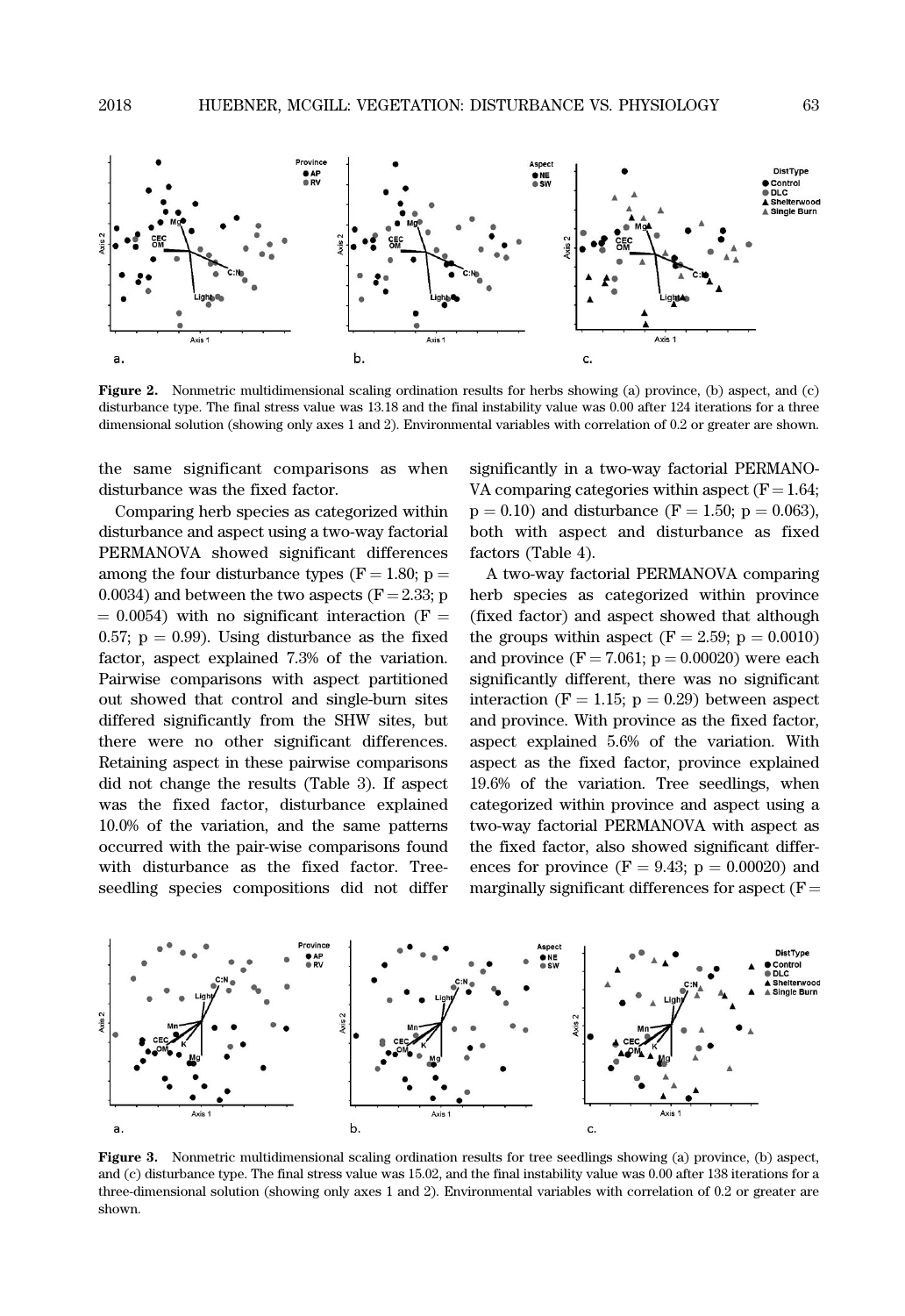#### 64 CASTANEA VOL. 83

| <b>Fixed Factor</b><br>Removed<br>Comparison<br>t value<br>Disturbance and Province<br>Control vs. DLC<br>Disturbance<br>Yes<br>1.14<br>*Control vs. Shelterwood<br>1.70 | p value<br>0.17<br>0.0030<br>0.046<br>0.031<br>0.043 |
|--------------------------------------------------------------------------------------------------------------------------------------------------------------------------|------------------------------------------------------|
|                                                                                                                                                                          |                                                      |
|                                                                                                                                                                          |                                                      |
|                                                                                                                                                                          |                                                      |
|                                                                                                                                                                          |                                                      |
| 1.32<br>*Control vs. Single Burn                                                                                                                                         |                                                      |
| 1.38<br>*DLC vs. Shelterwood                                                                                                                                             |                                                      |
| *DLC vs. Single Burn<br>1.34                                                                                                                                             |                                                      |
| 1.82<br>*Shelterwood vs. Single Burn                                                                                                                                     | 0.0012                                               |
| Disturbance<br>N <sub>0</sub><br>Control vs. DLC<br>1.068                                                                                                                | 0.28                                                 |
| *Control vs. Shelterwood<br>1.56                                                                                                                                         | 0.0068                                               |
| Control vs. Single Burn<br>1.23                                                                                                                                          | 0.094                                                |
| DLC vs. Shelterwood<br>1.26                                                                                                                                              | 0.085                                                |
| 1.23<br>DLC vs. Single Burn                                                                                                                                              | 0.088                                                |
| 1.65<br>*Shelterwood vs. Single Burn                                                                                                                                     | 0.0034                                               |
| Disturbance and Aspect                                                                                                                                                   |                                                      |
| Control vs. DLC<br>Disturbance<br>Yes<br>1.07                                                                                                                            | 0.29                                                 |
| *Control vs. Shelterwood<br>1.55                                                                                                                                         | 0.0046                                               |
| 1.24<br>Control vs. Single Burn                                                                                                                                          | 0.090                                                |
| DLC vs. Shelterwood<br>1.25                                                                                                                                              | 0.099                                                |
| 1.24<br>DLC vs. Single Burn                                                                                                                                              | 0.084                                                |
| 1.64<br>*Shelterwood vs. Single Burn                                                                                                                                     | 0.0038                                               |
| Control vs. DLC<br>1.07<br>Disturbance<br>No                                                                                                                             | 0.29                                                 |
| *Control vs. Shelterwood<br>1.56                                                                                                                                         | 0.0070                                               |
| Control vs. Single Burn<br>1.23                                                                                                                                          | 0.10                                                 |
| DLC vs. Shelterwood<br>1.26                                                                                                                                              | 0.079                                                |
| 1.23<br>DLC vs. Single Burn                                                                                                                                              | 0.086                                                |
| *Shelterwood vs. Single Burn<br>1.65                                                                                                                                     | 0.0032                                               |

Table 3. Disturbance type variable pair-wise comparisons of the two-way PERMANOVA using disturbance and province or disturbance and aspect as variables for herb species. Comparisons beginning with an \* are significantly different ( $p \leq 0.05$ ).

1.95;  $p = 0.052$ ). Province explained 27.0% of the variation with aspect as the fixed factor. With province as the fixed factor, aspect explained 4.5% of the variation, and both province  $(F =$ 9.43;  $p = 0.0002$ ) and aspect (F = 1.95;  $p = 0.048$ ) differed significantly. Because results are similar to those presented in Tables 3–4, we did not provide separate tables.

#### Indicator Species

There were a total of 42 significant ( $p \leq 0.05$ ) indicator herb species in the AP province. The top five most-important (highest importance value) species were Smilax rotundifolia L., Rubus L. spp., Carex laxiflora Lam., Eurybia divaricata (L.) G.L. Nesom, and Solidago caesia L. (Table 5). There were 11 significant ( $p \leq 0.05$ ) indicator tree-seedling species in the AP province, and the top five most-important species were Acer saccharum, Prunus serotina, Fagus grandifolia, Liriodendron tulipifera L., and Fraxinus americana L. (Table 6). In the RV region, there were 11 significant indicator herb species and five significant tree-seedling species.

The top five most-important herb species in the RV province were Vaccinium pallidum Aiton, Carex pensylvanica Lam., Erechtites hieraciifolius Raf. ex DC., Kalmia latifolia L., and Gaylussacia baccata (Table 5). The four significant ( $p < 0.05$ ) indicator tree-seedling species in the RV province were Acer rubrum, Pinus strobus L., Nyssa sylvatica Marshall, and Pinus spp. (Table 6).

There were a total of 11 significant ( $p < 0.05$ ) indicator herb species associated with NE-facing slopes, and the five most-important species were Arisaema triphyllum (L.) Schott, Viola pubescens Aiton, Dryopteris intermedia (Muhl. ex Willd.) A. Gray, Conopholis americana (L.) Wallr, and Actaea racemosa L. (Table 5). No tree-seedling species were indicators of NEfacing slopes (Table 6). There were seven significant ( $p \leq 0.05$ ) indicator herb species associated with SW-facing slopes, and the five most-important species were Vaccinium pallidum, Potentilla simplex Michx./canadensis L., Danthonia spicata (L.) P. Beauv. ex Roem, & Schult, Gaylussacia baccata, and Carex will-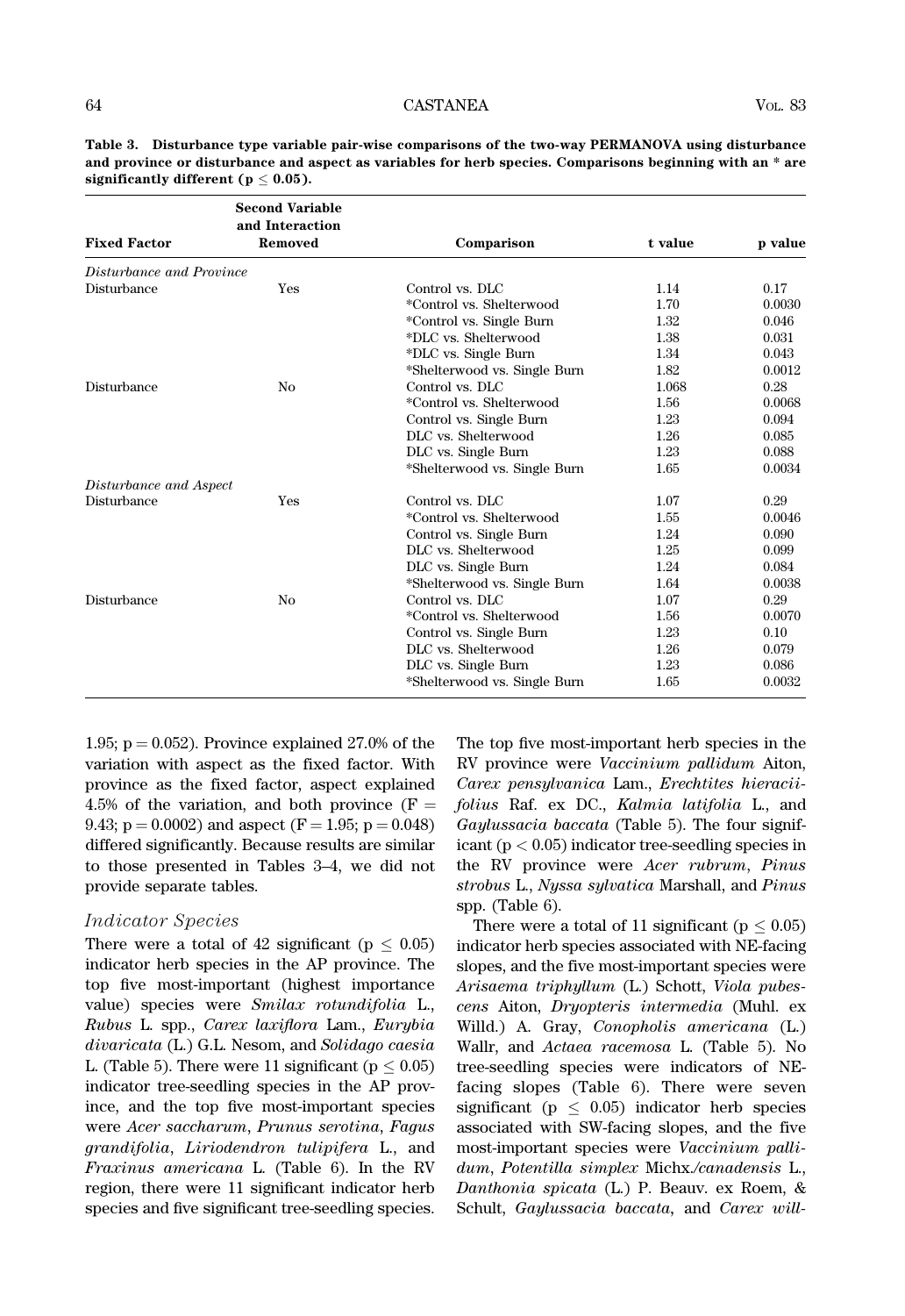|                          | <b>Second Variable</b><br>and Interaction |                              |         |         |
|--------------------------|-------------------------------------------|------------------------------|---------|---------|
| <b>Fixed Factor</b>      | Removed                                   | Comparison                   | t-value | p-value |
| Disturbance and Province |                                           |                              |         |         |
| Disturbance              | Yes                                       | Control vs. DLC              | 1.29    | 0.098   |
|                          |                                           | Control vs. Shelterwood      | 1.082   | 0.31    |
|                          |                                           | *Control vs. Single Burn     | 1.46    | 0.045   |
|                          |                                           | *DLC vs. Shelterwood         | 1.58    | 0.015   |
|                          |                                           | *DLC vs. Single Burn         | 1.72    | 0.0072  |
|                          |                                           | Shelterwood vs. Single Burn  | 1.20    | 0.18    |
| Disturbance              | No                                        | Control vs. DLC              | 1.18    | 0.18    |
|                          |                                           | Control vs. Shelterwood      | 0.99    | 0.45    |
|                          |                                           | Control vs. Single Burn      | 1.26    | 0.13    |
|                          |                                           | *DLC vs. Shelterwood         | 1.43    | 0.044   |
|                          |                                           | *DLC vs. Single Burn         | 1.48    | 0.037   |
|                          |                                           | Shelterwood vs. Single Burn  | 1.02    | 0.39    |
| Disturbance and Aspect   |                                           |                              |         |         |
| Disturbance              | Yes                                       | Control vs. DLC              | 1.18    | 0.18    |
|                          |                                           | Control vs. Shelterwood      | 0.98    | 0.47    |
|                          |                                           | Control vs. Single Burn      | 1.24    | 0.16    |
|                          |                                           | *DLC vs. Shelterwood         | 1.42    | 0.044   |
|                          |                                           | *DLC vs. Single Burn         | 1.45    | 0.045   |
|                          |                                           | *Shelterwood vs. Single Burn | 0.99    | 0.45    |
| Disturbance              | No                                        | Control vs. DLC              | 1.18    | 0.18    |
|                          |                                           | Control vs. Shelterwood      | 0.98    | 0.46    |
|                          |                                           | Control vs. Single Burn      | 1.26    | 0.13    |
|                          |                                           | *DLC vs. Shelterwood         | 1.43    | 0.041   |
|                          |                                           | *DLC vs. Single Burn         | 1.48    | 0.040   |
|                          |                                           | Shelterwood vs. Single Burn  | 1.02    | 0.39    |

Table 4. Disturbance type variable pair-wise comparisons of the two-way PERMANOVA using disturbance and province or disturbance and aspect as variables for tree-seedling species. Comparisons beginning with an \* are significantly different ( $p \le 0.05$ ).

denowii Schkuhr ex Willd. (Table 5). Two treeseedling species significantly ( $p \leq 0.05$ ) defined the SW-facing slopes, including Quercus montana Willd. and Quercus coccinea Münch (Table 6).

No significant indicator herb species were associated with the control or DLC sites (Table 5). In contrast, nine significant ( $p < 0.05$ ) indicator herb species were associated with the SHW sites, with Anaphalis margaritacea (L.) Benth., Erechtites hieraciifolius, Phytolacca americana L., Carex communis L.H. Bailey, and Dichanthelium acuminatum (Sw.) Gould & C.A. Clark, representing the top five. Erechtites hieraciifolius was also significantly associated with the RV province, and Rubus spp. was significantly associated with the AP province. Five herb species were significantly ( $p \leq 0.05$ ) associated with single-burn sites, and these were Vaccinium stamineum L., Carex digitalis Willd., Epigaea repens L., Goodyera pubescens (Willd.) R. Br., and Conopholis americana. Only C. americana was also significantly associated with another category (SW-facing slopes; Table 5). Quercus rubra was the only significant ( $p \leq$ 0.05) indicator tree-seedling species for the control sites. No tree seedlings served as indicator species for DLC, but Betula spp. was marginally significant ( $p = 0.055$ ). Aralia spinosa L. and Prunus pensylvanica L.f. were significant ( $p \leq 0.05$ ) indicators of the SHW sites. Carya glabra (Mill.) Sweet and Carya spp. were indicators of single-burn sites. None of the tree species significantly associated with the SHW or single-burn sites were also indicators of province or aspect (Table 6).

# DISCUSSION

# Relative Importance of Physiography and Disturbance

Physiography was more important than disturbance in defining vegetation composition in our study. Both herbs and tree seedling compositions, according to the NMS analyses and the PERMANOVAs, were defined best by regional (province) and local (aspect) physiography with most of the variation being explained by the province variable. Our results support the many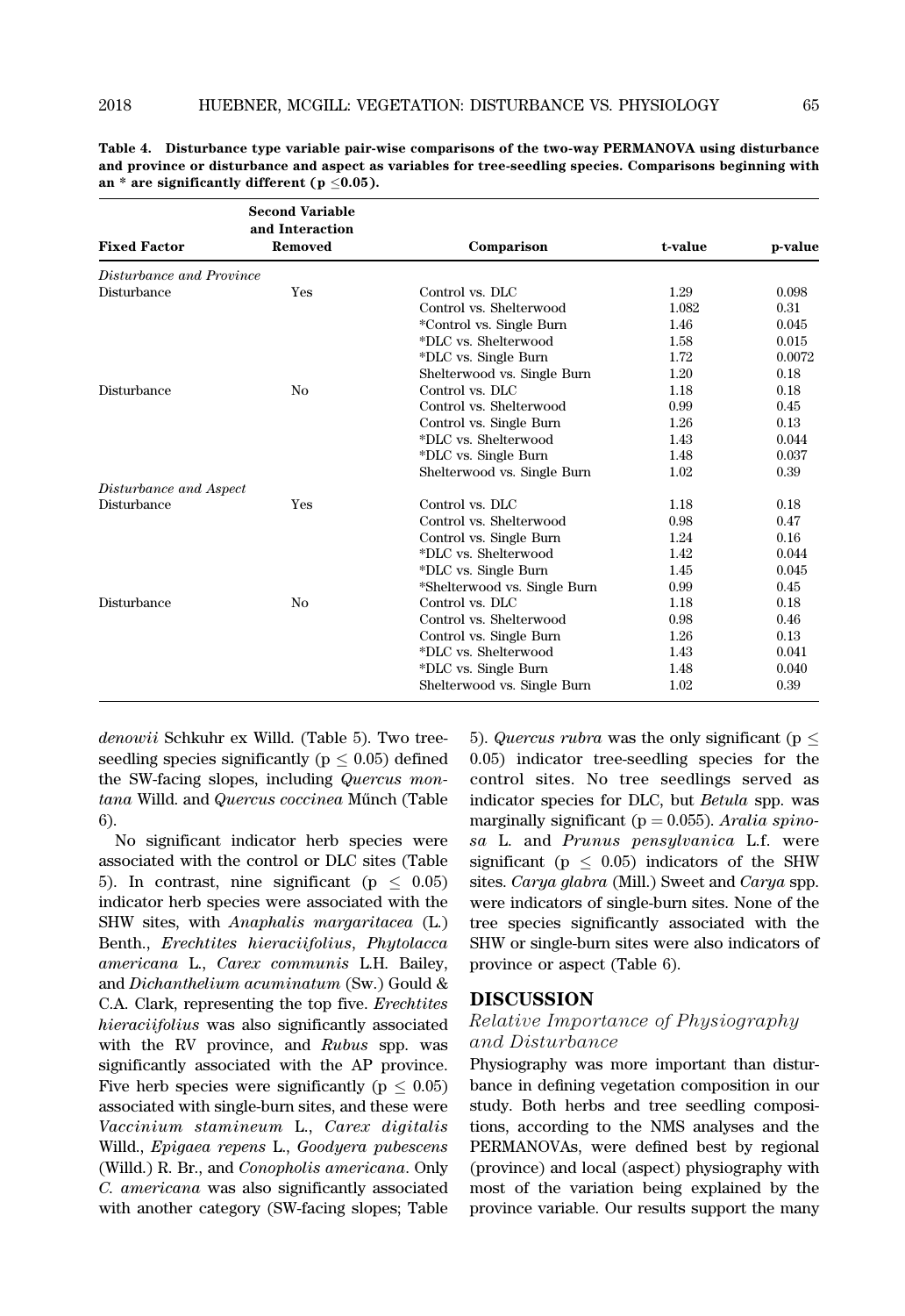studies showing plant species compositional differences in these provinces (Clarkson 1964, Abrams and McCay 1996, Kaeser et al. 2008). Disturbance type was also important in our study, but it showed significant interaction with the province variable. Thus, our findings support the possibility that nonanthropogenic regional differences, as defined by climate and soil parent material, are the primary drivers of vegetation composition in our study area. Similarly, managed and unmanaged forest stands in Belgium, within both a site with acidic soil and another site with a neutral soil pH, showed compositional differences mainly associated with each site's soil pH (Verstraeten et al. 2013). Whether climate or soils are the most important variables defining the provinces and, thus, the vegetation, cannot be determined from our study. Although the AP province tended to have more fertile soils than the RV province, these differences were relatively weak, in part, because the soil pH and fertility within the AP are so variable, namely with Ohio soils being much higher in Ca than West Virginia soils (Huebner et al. 2014). Given that few soil-fertility variables were significant in our study, variables associated with water availability are likely the key drivers of understory species composition among our sites.

Because not all variation was accounted for in our analyses, it is possible a regional anthropogenic variable could be interacting with our disturbance and physiographic variables and affecting resource availability and subsequent plant species' responses. We did not include the potential effects of anthropogenic regional effects, such as climate change and acid rain; nonetheless, they could have a role. For instance, managed (agriculture and harvesting) and unmanaged, protected beech forests in Poland follow the same trends of fewer tree species in the shrub layer, canopy openings (because of harvesting in the managed forests and tree mortality in the unmanaged forests), acidification of the top soil layer, and an increase in generalist ruderal species and decrease in forest specialists (Durak 2010). The Durak (2010) research outcome may indicate that large-scale anthropogenic forces (climate change and acid rain) have effects.

Local physiography (aspect) had a weaker, but significant, role in defining the understory vegetation composition in our study area. Our findings support the importance of local microclimates in defining vegetation (Huebner et al. 1995, Abrams and McCay 1996, Small and McCarthy 2005, Kaeser et al. 2008, Leuschner and Lenzion 2009). In addition, although several studies within the AP and RV provinces support our findings, the aspect effects are usually associated with a particular province type. For instance, in the RV province of West Virginia, Q. rubra is more abundant on north-facing slopes, whereas  $Q$ . montana is more abundant on southfacing slopes. Likewise, in the AP province, north-facing slopes or bottomlands contain more Acer saccharum, and the south-facing slopes contain more Betula spp. (Abrams and McCay 1996). In the AP, Desta et al. (2004) found Liriodendron tulipifera and Prunus serotina more prevalent on northern aspects and Q. alba L. and Q. montana more prevalent on southern aspects. Nonetheless, our results showed no significant interaction between province and aspect.

Unlike our findings, some studies show that severe disturbances affect vegetation composition more than existing local physiography and microclimates do. Repeat burns and frequent harvests often lead to homogeneous plantspecies compositions dominated by ruderal species (Hutchinson et al. 2005a, 2005b; Kim and Arthur 2014). Indeed such severe disturbances may lead to homogeneous species compositions because of a homogenized microclimate. The disturbance types in our study (single burns, DLCs that were cut every 15–20 yr, or SHW harvests with 50–75% of the tree volume left behind) would not be classified as severe compared with repeat burns or harvests every 5 yr. Because our results showed microclimate still had a role in defining understory species composition, the disturbances evaluated in our study were not severe enough to remove the effects of local physiography, although they were strong enough not to show a significant interaction with local physiography. In contrast, the effects of disturbance in our study could not be separated from the regional physiographic effects.

However, a lack of disturbance has also been shown to have a homogenizing effect on species composition. For instance, fire suppression in the Ozark Highlands has led to a more homogeneous landscape of oak and mixed-species forests, replacing forests that were once divided among the wet river bluffs and glades for fire-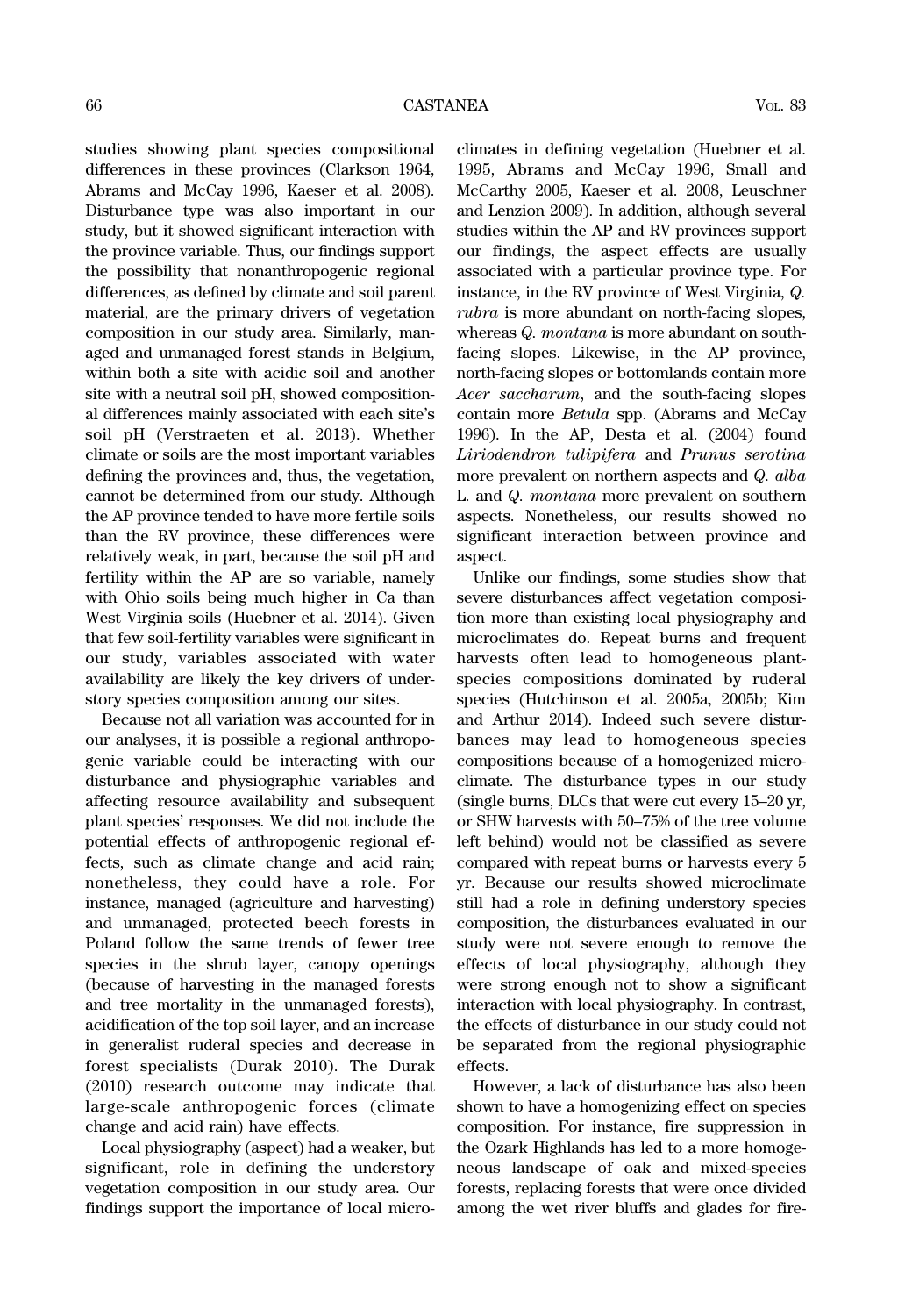#### 2018 HUEBNER, MCGILL: VEGETATION: DISTURBANCE VS. PHYSIOLOGY 67

Table 5. Indicator species by province, aspect, and disturbance for herb species. Species are ranked within each variable category by importance value (highest to lowest). Only significant ( $p \le 0.05$ ) indicator species are included in this list. Only the top 20 species of the 42 indicators for the Appalachian Plateau (AP) province are listed, plus an additional three species that were shared with other categories. All indicator species of the other categories are included. Species that occur in more than one category are in bold. Nomenclature follows the Integrated Taxonomic Information System (ITIS).  $C =$  control; DLC = diameter limit cut; NE = northeast;  $RV = Ridge$  and Valley; SB = single burn; SHW = shelterwood; SW = southwest.

|                                                     |                          | <b>Province</b>          |                          | Aspect                   |                          |                          | <b>Disturbance</b>       |                          |
|-----------------------------------------------------|--------------------------|--------------------------|--------------------------|--------------------------|--------------------------|--------------------------|--------------------------|--------------------------|
| <b>Species</b>                                      | AP                       | $\mathbf{R}\mathbf{V}$   | <b>NE</b>                | SW                       | $\mathbf C$              | <b>DLC</b>               | <b>SHW</b>               | SВ                       |
| Actaea racemosa L.                                  | 39                       |                          | $\bf 5$                  |                          |                          |                          |                          |                          |
| Anaphalis margaritacea (L.) Benth.                  |                          |                          |                          |                          | $\overline{\phantom{0}}$ |                          | $\mathbf{1}$             |                          |
| Anemone quinquefolia L.                             | 16                       |                          |                          |                          | $\overline{\phantom{0}}$ |                          | $\overline{\phantom{a}}$ |                          |
| Arisaema triphyllum (L.) Schott                     | $\overline{\phantom{0}}$ | $\overline{\phantom{0}}$ | $\mathbf{1}$             |                          |                          | $\overline{\phantom{0}}$ |                          |                          |
| Carex communis L.H. Bailey                          | $\overline{\phantom{0}}$ |                          |                          | $\overline{\phantom{0}}$ | $\overline{\phantom{0}}$ | $\overline{\phantom{0}}$ | $\overline{4}$           |                          |
| Carex digitalis Willd.                              |                          |                          |                          |                          |                          |                          |                          | $\overline{2}$           |
| Carex laxiflora Lam.                                | $\,3$                    |                          |                          |                          |                          |                          |                          |                          |
| Carex pensylvanica Lam.                             | $\overline{\phantom{0}}$ | $\,2$                    |                          | $\overline{\phantom{0}}$ |                          |                          |                          |                          |
| Carex willdenowii Schkuhr ex Willd.                 |                          |                          |                          | $\,$ 5 $\,$              |                          |                          |                          |                          |
| Chimaphila maculata (L.) Pursh                      |                          | $\boldsymbol{9}$         |                          |                          |                          |                          |                          |                          |
| Circaea lutetiana L.                                | $\overline{\phantom{0}}$ | $\overline{\phantom{0}}$ | $\overline{7}$           |                          |                          | $\overline{\phantom{0}}$ |                          | $\overline{\phantom{0}}$ |
| Conopholis americana (L.) Wallr.                    |                          |                          | 4                        |                          |                          |                          |                          | 5                        |
| Danthonia spicata (L). P. Beauv. ex Roem and Schult | $\overline{\phantom{0}}$ | 6                        |                          | $\bf{3}$                 |                          |                          |                          |                          |
| Dennstaedtia punctilobula (Michx.) T. Moore         |                          |                          |                          |                          |                          |                          | 8                        |                          |
| Dichanthelium acuminatum (Sw.) Gould and C.A. Clark | $\overline{\phantom{0}}$ | $\overline{\phantom{0}}$ |                          | $\equiv$                 | $\overline{\phantom{0}}$ |                          | 5                        |                          |
| Dichanthelium depauperatum (Muhl.) Gould            | $\overline{\phantom{0}}$ | 10                       | $\overline{\phantom{0}}$ |                          |                          |                          |                          |                          |
| Dichanthelium dichotomum (L.) Gould                 |                          |                          |                          | $\,6\,$                  |                          |                          |                          |                          |
| Dryopteris intermedia (Muhl. ex Willd.) A. Gray     | 25                       |                          | 3                        |                          |                          |                          |                          |                          |
| Dryopteris marginalis (L.) A. Gray                  |                          |                          | 9                        |                          |                          |                          |                          |                          |
| Epigaea repens L.                                   |                          |                          |                          |                          |                          |                          |                          | 3                        |
| Erechtites hieraciifolius (L.) Raf. ex DC.          |                          | 3                        |                          |                          |                          | —                        | $\bf{2}$                 |                          |
| <i>Eurybia divaricata</i> (L.) G.L. Nesom           | $\overline{4}$           |                          | $\overline{\phantom{0}}$ | —                        | —                        |                          |                          |                          |
| Galium triflorum Michx.                             | 15                       |                          |                          |                          |                          |                          |                          |                          |
| Geranium maculatum L.                               |                          |                          | 11                       |                          |                          |                          |                          |                          |
| Gaultheria procumbens L.                            |                          | $\overline{7}$           |                          |                          |                          | $\equiv$                 |                          |                          |
| Gaylussacia baccata (Wangenh.) K. Koch              | —                        | 5                        |                          | $\overline{\mathbf{4}}$  |                          | —                        |                          |                          |
| Goodyera pubescens (Willd.) R. Br.                  |                          |                          |                          |                          |                          |                          |                          | $\overline{4}$           |
| Houstonia longifolia Gaertn.                        | $\overline{\phantom{0}}$ | 11                       |                          |                          |                          |                          |                          |                          |
| Juncus tenuis Willd.                                |                          |                          |                          |                          |                          |                          | 9                        |                          |
| Kalmia latifolia L.                                 | $\overline{\phantom{0}}$ | $\overline{4}$           |                          |                          | $\overline{\phantom{0}}$ |                          |                          |                          |
| Lindera benzoin (L.) Blume                          | 36                       |                          | 10                       |                          |                          |                          |                          |                          |
| Maianthemum racemosum ssp. racemosum (L.) Link      | 23                       |                          |                          |                          |                          |                          |                          |                          |
| Medeola virginiana L.                               | 22                       | $\overline{\phantom{0}}$ |                          |                          |                          |                          |                          |                          |
| Osmorhiza claytonia (Michx.) C.B. Clarke            | 27                       |                          | 8                        |                          |                          |                          |                          |                          |
| <i>Parthenocissus quinquefolia</i> (L.) Planch.     | 14                       |                          |                          |                          |                          |                          |                          |                          |
| Phytolacca americana L.                             | $\overline{\phantom{0}}$ |                          |                          |                          |                          |                          | 3                        |                          |
| <i>Polygonatum biflorum</i> (Walter) Elliott        | 19                       |                          |                          |                          |                          |                          |                          |                          |
| Polystichum acrostichoides (Michx.) Schott          | 7                        | —                        |                          |                          |                          | $\overline{\phantom{0}}$ | $\overline{\phantom{0}}$ |                          |
| Potentilla canadensis/simplex L./Michx.             | $\overline{\phantom{0}}$ | $\overline{\phantom{0}}$ | $\overline{\phantom{0}}$ | $\,2$                    | $\overline{\phantom{0}}$ |                          |                          |                          |
| <i>Prenanthes spp. L.</i>                           | 8                        |                          |                          |                          |                          |                          |                          |                          |
| <i>Rubus</i> spp. L.                                | $\bf 2$                  |                          |                          |                          |                          |                          | 6                        |                          |
| Sanicula spp. L.                                    | 17                       |                          |                          |                          |                          |                          |                          |                          |
| Smilax rotundifolia L.                              | 1                        |                          |                          |                          |                          |                          |                          |                          |
| Smilax tamnoides L.                                 | 20                       |                          |                          | $\overline{\phantom{0}}$ | $\qquad \qquad$          |                          |                          |                          |
| Solidago caesia L.                                  | $\overline{5}$           |                          |                          | $\overline{\phantom{0}}$ | $\overline{\phantom{0}}$ |                          |                          |                          |
| Stellaria pubera Michx.                             | 6                        |                          |                          |                          |                          |                          |                          |                          |
| Thelypteris noveboracensis (L.) Nieuwl.             | 10                       |                          |                          |                          |                          |                          |                          |                          |
| Toxicodendron radicans (L.) Kuntze                  | 21                       |                          |                          |                          |                          |                          |                          |                          |
| Trillium undulatum Willd.                           | 18                       | $\overline{\phantom{0}}$ | 6                        | $\overline{\phantom{0}}$ |                          |                          |                          |                          |
| Uvularia sessilifolia L.                            |                          |                          |                          | 7                        | $\overline{\phantom{0}}$ |                          |                          |                          |
| Vaccinium pallidum Aiton                            |                          | $\mathbf{1}$             |                          | 1                        |                          |                          |                          |                          |
| Vaccinium stamineum L.                              |                          | 8                        |                          |                          |                          |                          |                          | $\mathbf{1}$             |
| Verbascum thapsus L.                                |                          |                          |                          |                          |                          |                          | $\overline{7}$           |                          |
| Viburnum acerifolium L.                             | 12                       |                          |                          |                          |                          |                          |                          |                          |
|                                                     |                          |                          |                          |                          |                          |                          |                          |                          |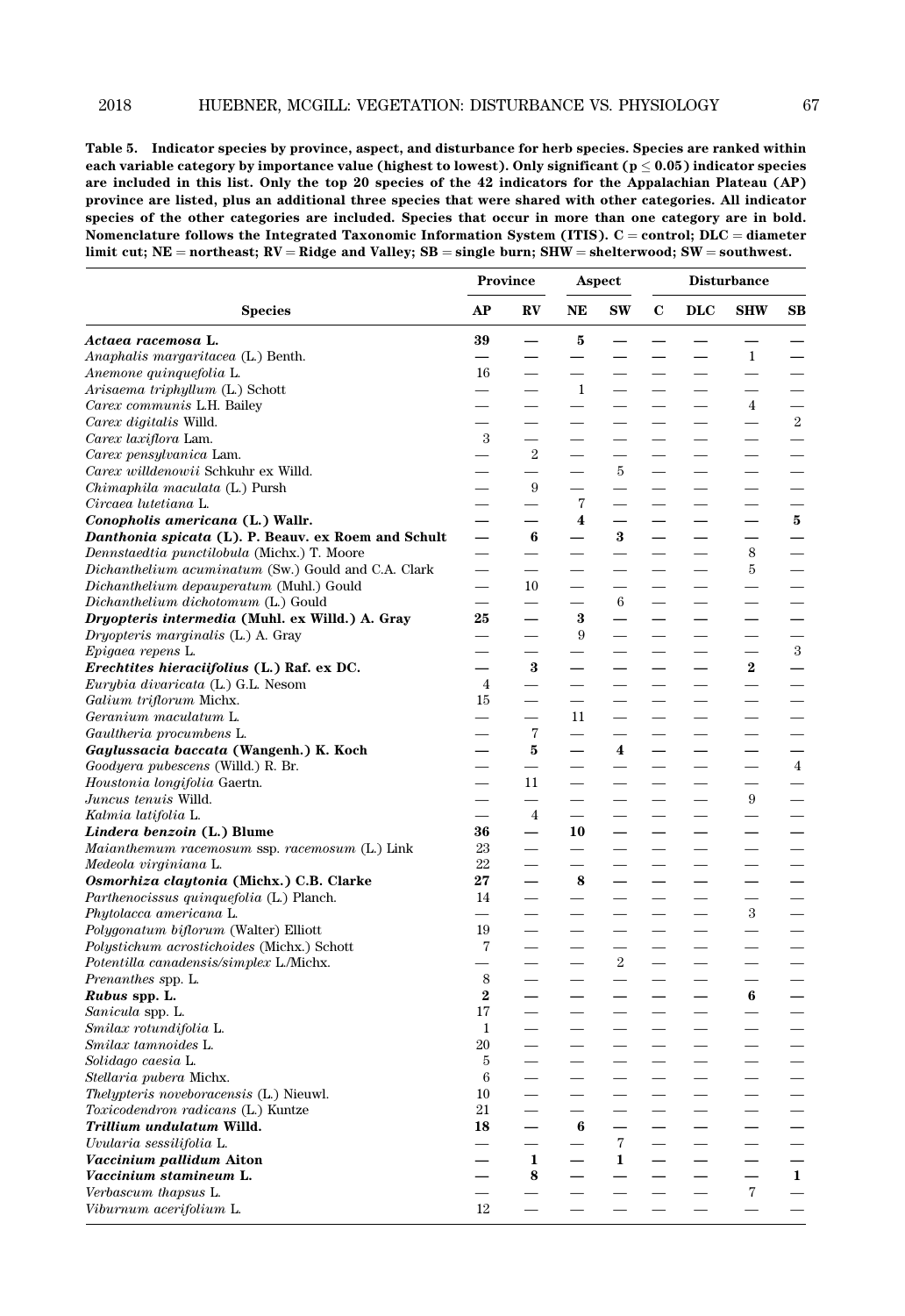|                             |    | <b>Province</b>        | Aspect    |           | <b>Disturbance</b> |      |            |           |  |  |
|-----------------------------|----|------------------------|-----------|-----------|--------------------|------|------------|-----------|--|--|
| <b>Species</b>              | АP | $\mathbf{R}\mathbf{V}$ | <b>NE</b> | <b>SW</b> | C                  | DLC. | <b>SHW</b> | <b>SB</b> |  |  |
| Viola blanda Willd.         | 24 |                        |           |           |                    |      |            |           |  |  |
| <i>Viola hastata</i> Michx. | 13 |                        |           |           |                    |      |            |           |  |  |
| Viola pubescens Aiton       |    |                        | 2         |           |                    |      |            |           |  |  |
| Viola rotundifolia Michx.   | 11 |                        |           |           |                    |      |            |           |  |  |
| <i>Viola</i> spp. L.        | 9  |                        |           |           |                    |      |            |           |  |  |

#### Table 5. Continued

sensitive species, white oak dominated forests with occasional fires, and the oak savannahs with frequent burns (Hanberry et al. 2012). Even if we evaluate only the tree seedlings, our study area still revealed significant species preferences at the local and regional scales based on physiography and no evidence of homogenization because of lack of fire.

#### Potential Successional Trajectories

The fact that plant species defined by regional physiographic features appear to predominate in our sites and that many of these species are late successional suggests our disturbed sites have several late-successional species in their initial

floristic vegetation, only in relatively lower numbers, as Egler (1954) would predict. Nonetheless, our disturbed sites also have several early successional plants as indicator species, which supports relay floristics. Thus, both the Egler (1954) succession and relay floristics appear to define, at least in part, the early stages of succession of our disturbed sites. Some of these disturbed sites also have indicator species not defined by regional or local physiography, including exotic, early successional, and fireadapted native plants. Having such species as indicators supports a disturbance effect, although weak compared with the effect of physiography, and the potential for changes in

Table 6. Indicator species by province, aspect, and disturbance for tree seedlings. Species are ranked within each variable category by importance value (highest to lowest). Only significant ( $p \leq 0.05$ ) indicator species are included in this list. Nomenclature follows the Integrated Taxonomic Information System (ITIS).  $AP = Appalachian Plateau; C = control; DLC = diameter limit cut; NE = northeast; RV = Ridge and$ Valley;  $SB = single burn$ ;  $SHW = shelf$  shelterwood;  $SW = southwest$ .

|                                      | Province       |                         | Aspect |                | <b>Disturbance</b> |            |            |                |  |
|--------------------------------------|----------------|-------------------------|--------|----------------|--------------------|------------|------------|----------------|--|
| <b>Species</b>                       | AP             | $\mathbf{R} \mathbf{V}$ | NE     | <b>SW</b>      | $\mathbf C$        | <b>DLC</b> | <b>SHW</b> | SB             |  |
| Acer rubrum L.                       |                |                         |        |                |                    |            |            |                |  |
| Acer saccharum Marshall              |                |                         |        |                |                    |            |            |                |  |
| Aralia spinosa L.                    |                |                         |        |                |                    |            | 1          |                |  |
| Carya cordiformis (Wangenh.) K. Koch | 8              |                         |        |                |                    |            |            |                |  |
| Carya glabra (Mill.) Sweet           |                |                         |        |                |                    |            |            | 1              |  |
| Carya sp. Nutt.                      |                |                         |        |                |                    |            |            | $\overline{2}$ |  |
| Fagus grandifolia Ehrh.              | 3              |                         |        |                |                    |            |            |                |  |
| Fraxinus americana L.                | 5              |                         |        |                |                    |            |            |                |  |
| Fraxinus pennsylvanica Marshall      | 6              |                         |        |                |                    |            |            |                |  |
| Liriodendron tulipifera L.           | 4              |                         |        |                |                    |            |            |                |  |
| Magnolia fraseri Walter              | 10             |                         |        |                |                    |            |            |                |  |
| Magnolia sp. L.                      | 11             |                         |        |                |                    |            |            |                |  |
| Nyssa sylvatica Marshall             |                | 3                       |        |                |                    |            |            |                |  |
| Ostrya virginiana (Mill.) K. Koch    | 9              |                         |        |                |                    |            |            |                |  |
| Pinus spp. L.                        |                | 5                       |        |                |                    |            |            |                |  |
| Pinus strobus L.                     |                | 2                       |        |                |                    |            |            |                |  |
| Prunus pensylvanica L. f.            |                |                         |        |                |                    |            | 2          |                |  |
| <i>Prunus serotina</i> Ehrh.         | $\overline{2}$ |                         |        |                |                    |            |            |                |  |
| Quercus coccinea Münchh.             |                |                         |        | $\overline{2}$ |                    |            |            |                |  |
| Quercus montana Willd.               |                |                         |        | 1              |                    |            |            |                |  |
| Quercus rubra L.                     |                |                         |        |                | 1                  |            |            |                |  |
| Quercus velutina Lam.                |                | 4                       |        |                |                    |            |            |                |  |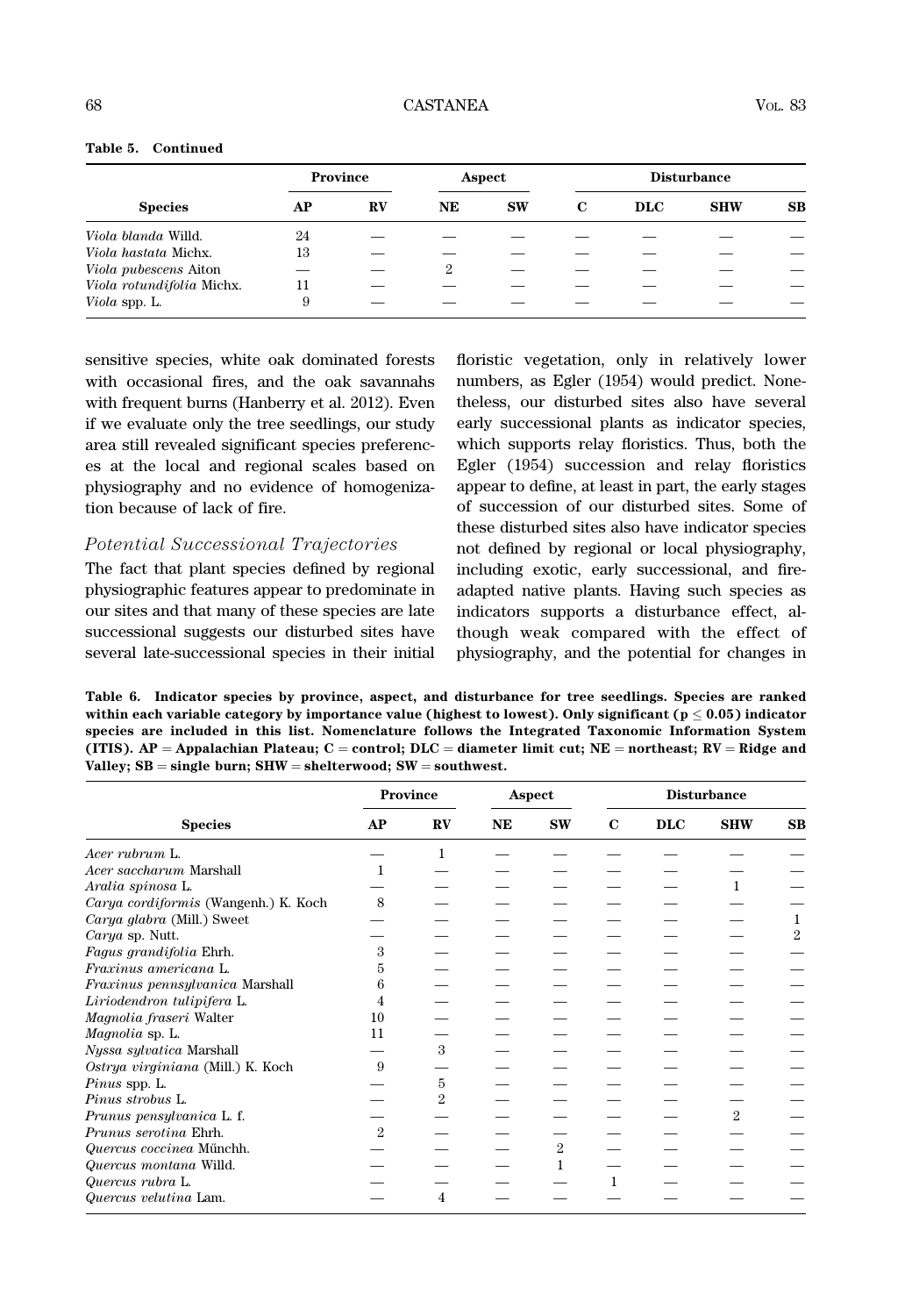future vegetation composition that would not be predicted by physiography. We describe these indicator species patterns below.

Aside from Quercus rubra in the control sites and Betula spp. (only marginally significant) in the control and DLC sites, respectively, the most significant indicator species of the four disturbance categories were associated with the SHW and single-burn sites. Consequently, the impact of disturbance on species composition in our study area on species composition appears to be governed by disturbance severity and the associated relative increase in light (SHW sites having the most open canopy) as well as the nature of the disturbance type (burn vs. harvest).

Unfortunately, but not surprisingly, neither single burns nor SHW harvests appear to be promoting regeneration of the initial species composition, including the dominant oak overstory species. A large part of this could be due to several years of deer herbivory, recovery from which is not possible after only one growing season of fencing (which was not the intent of the fencing in our study). Moreover, these firstremoval SHWs were not followed by or preceded by a prescribed burn (Arthur et al. 2012, Dey 2014). Competing vegetation, including Rubus spp., may be dominating before the oaks can become established (Brose et al. 1999a 1999b). Single burns often do not provide the longerterm removal of competition needed by oaks (Brose et al . 2013). However, Q. rubra was found in every control site and, although comparatively abundant when it was present, it was not found as commonly in the DLC, singleburn, and SHW sites and most of the sites without Q. rubra present were in the RV province. Evidence of deer browse was significantly higher in the RV province than the AP (Huebner, unpubl. data). Deer show a preference for oaks and recently harvested or burned areas (Masters et al. 1993, Miller et al. 2009). Moreover, tree overstory data from most (but not all) the DLC sites reveals a likely decline in moremerchantable tree species and oak seed sources, such as Q. *rubra*, and an increase in lessmerchantable tree species, such as Betula spp., because of consistent removal of only the merchantable trees over time (Huebner, unpubl. data). A reduction in seed-bearing Q. rubra trees will result in fewer Q. rubra seedlings. This consequence of high-grading is a well-documented outcome associated with DLCs (Nyland 1992, Angers et al. 2005). Thus, in terms of tree species, none of our disturbed sites, regardless of the type, appear to be following a successional trajectory toward stand replacement based on indicator species. Many other studies have come to similar conclusions (Arthur et al. 2012, Brose et al. 2013, Dey 2014).

Carex digitalis, Epigaea repens, Goodyera pubescens, and Carya spp. (all late-successional species) were significant indicator species only for the single-burn sites, although  $C$ . *digitalis* and Carya spp. were commonly found in the other disturbance types. However, E. repens and G. pubescens occurred only in burn sites (although we know them to occur in other site types outside our study). Epigaea repens, an evergreen decumbent, diminutive shrub (Gleason and Cronquist 1993) is often associated with burned sites (Reed 1985) and fire-dependent communities, including red pine, white pine (Glass et al. 2009), table mountain pine, pitch pine (McIntosh 1959), and pine-oak woodlands (Habeck 1959, Murphy and Nowacki 1997), and is found in shade (Beckman 1994), partial shade, and full sun (Reed 1985) in dry or moist soils (Beckman 1994). Tolerant to frequent (every 2 yr) fire (Clay and Ellstrand 1981, Binninger 2016), this species may respond to fire with a small increase in growth (Randles et al. 2002). However, it has also responded negatively to fire with reduced shoot growth (Ducey et al. 1996) and flowering (Beckman 1994). This species has responded more positively to a harvest mimicking savannah conditions than to a clearcut, suggesting the increased light stimulates growth, but some shading is preferred (Lezberg et al. 2006). Likewise, E. repens grows well under Gaylussacia baccata, which forms shallow roots (Harper 1995), but poorly under Vaccinium pallidum, which forms a deep tap root and can grow in shadier conditions than G. baccata (Beckman 1994). Thus, the response of E. repens to fire or any disturbance is more likely a response to competing vegetation and subsequent availability of resources, which would include soil nutrients as well as light. Our harvested sites may have produced too much light and subsequent competition from other species, which made colonization or survival of E. repens unlikely. Similarly, Goodyera pubescens, an orchid, has been most closely associated with upland hardwood forests (Habeck 1959), oak savannas (Brock and Brock 2004) in dry to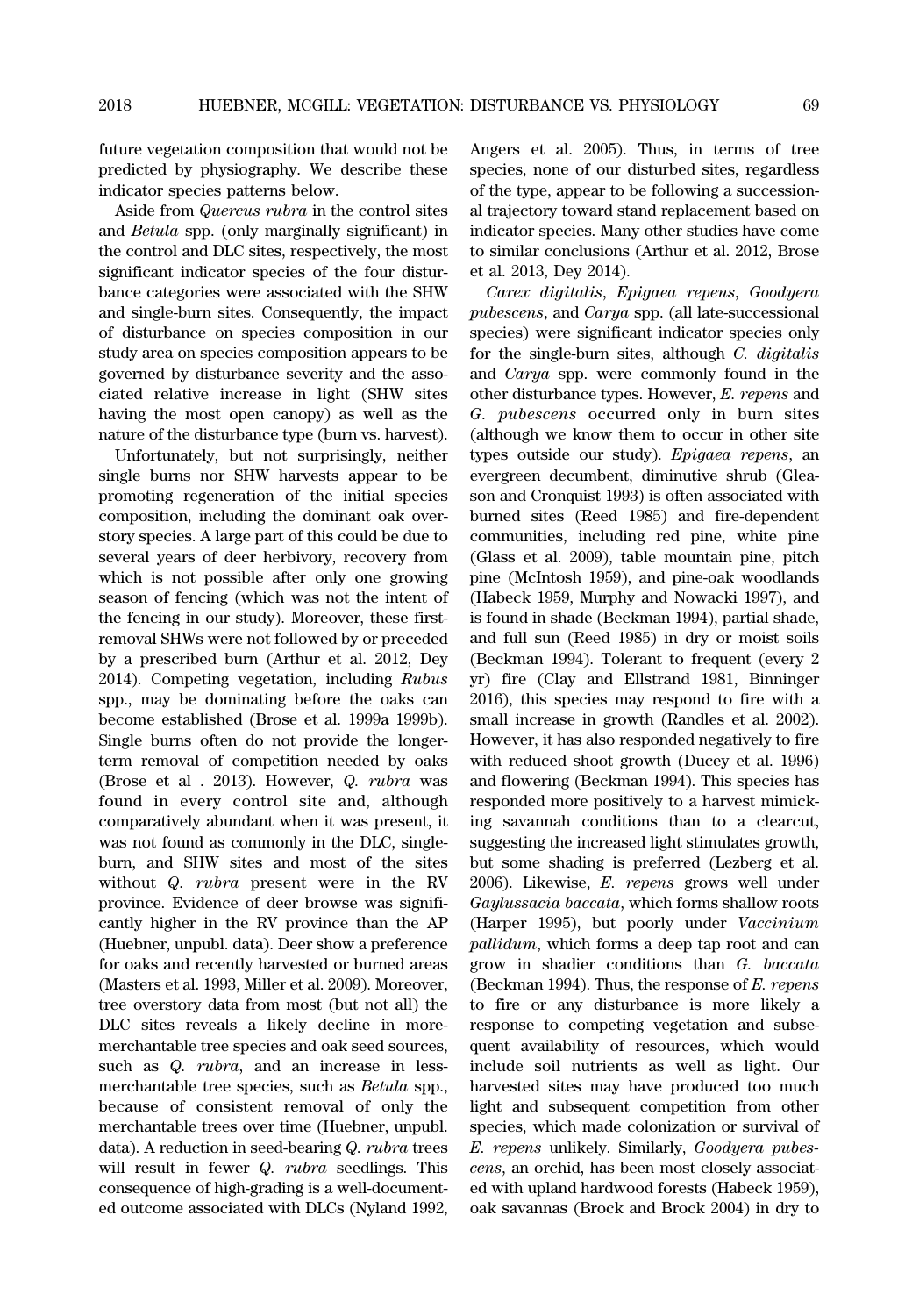moist soils (Campbell et al. 1995), and an intermediate level of winter light (Diez et al. 2014). It may respond positively to low-severity burns (Binninger 2016) but also persist long after a fire (De Grandpré et al. 1993), suggesting that, as with E. repens, G. pubescens is responding more to resources and competition than to the actual disturbance type. Nonetheless, although these species may not require fire, our results show that they are more likely to persist in our study area with nonsevere, infrequent burns.

Conopholis americana, a holoparasite, was a significant indicator of both NE-facing slopes and single burns, which is supported in the literature (Olivero and Hix 1998). Although fire does not appear to harm C. americana (Hutchinson 2006), it is also not required for successful establishment and growth of this species. Conopholis americana, like E. repens and G. pubescens, is likely responding to a reduction in understory species competition. In contrast, Vaccinium stamineum benefits directly from fire (Elliott et al. 1999), but, as shown in our study, also has a strong preference for the drier sites of the RV province (Stephenson and Mills 1999). Thus, our research does not support the existence of any fire-dependent plant communities but does support the likely persistence of some species that respond well to changes in dominance of competing species because of lowimpact burns.

Several ruderal or pioneer species were significant indicators of only the SHW sites, including Anaphalis margaritacea, Dichanthelium acuminatum, Juncus tenuis Willd., Phytolacca americana, Verbascum thapsus L., Aralia spinosa, and Prunus pensylvanica (Gleason and Cronquist 1993). Of those, V. thapsus, the sole exotic, was found only in SHWs. The other species were also found, although not as significant indicator species, in a few DLC sites. None showed a preference for province or aspect, supporting relay floristics as a successional trajectory. Carex communis was also a significant indicator of only SHWs, although it is not a typical early successional species. Nonetheless, it is associated with forest disturbances, including medium to large gaps (Leckie et al. 2000, Holmes and Webster 2011), and grows rapidly compared with many sedges (Vellend et al. 2000). These species are all commonly found in persistent seed banks of eastern deciduous forests (Hyatt and Casper 2000, Hopfensperger 2007), are relatively shade intolerant, and may facilitate the colonization of more shade-tolerant species over time, (i.e., relay floristics). Erechtites hieraciifolius and Rubus spp., which were found as significant indicators in SHWs as well as the RV and AP provinces, are also early successional species (Gleason and Cronquist 1993) and are persistent in many forest seed banks (Baskin and Baskin 1996, Leckie et al. 2000). Rubus spp. is a frequent forest-gap colonizer and can germinate in lowlight conditions (Hyatt and Casper 2000, Leckie et al. 2000). Being both an indicator of early successional communities and regional physiography supports the possibility that some early successional community compositions could also be differentiated across physiographic gradients. We postulate that plant communities sharing many early successional species across physiographic gradients, e.g., are homogenized, may be less resilient to perturbations and more vulnerable to invasion by dominating native and nonnative plants. The fact that the most disturbed sites in our area still have a few early successional species, albeit no mid- to latesuccessional species, serving as indicators of a particular province is, potentially, a sign of some remnant resilience (Halpern 1988, Cramer et al. 2007, Scott et al. 2010, Swanson et al. 2011).

Unfortunately, Dennstaedtia punctilobula, a native invasive species, was also a significant indicator species of the SHW sites. The nine SHW sites with D. punctilobula are vulnerable to inhibitory succession resulting in an alternate state dominated by D. punctilobula in the understory (Hill and Silander 2001). Likewise, the four SHW sites with V. thapsus, an invasive exotic, are also vulnerable to inhibitory succession or, possibly, an invasional meltdown (Simberloff and VonHolle 1999) because that species facilitates the invasion of other exotics. An alternate state dominated by D. punctilobula, V. thapsus, or additional exotic invaders that colonize the site later is more likely if the transient and persistent seed and sprout banks become increasingly depleted because of excessive deer browse (Beauchamp et al. 2013, Hidding et al. 2013). We hypothesize that sites without any indicator species associated with regional or local environmental gradients, but instead, with generic (and potentially inhibitory) disturbance indicator species shared across environmental gradients and regions are the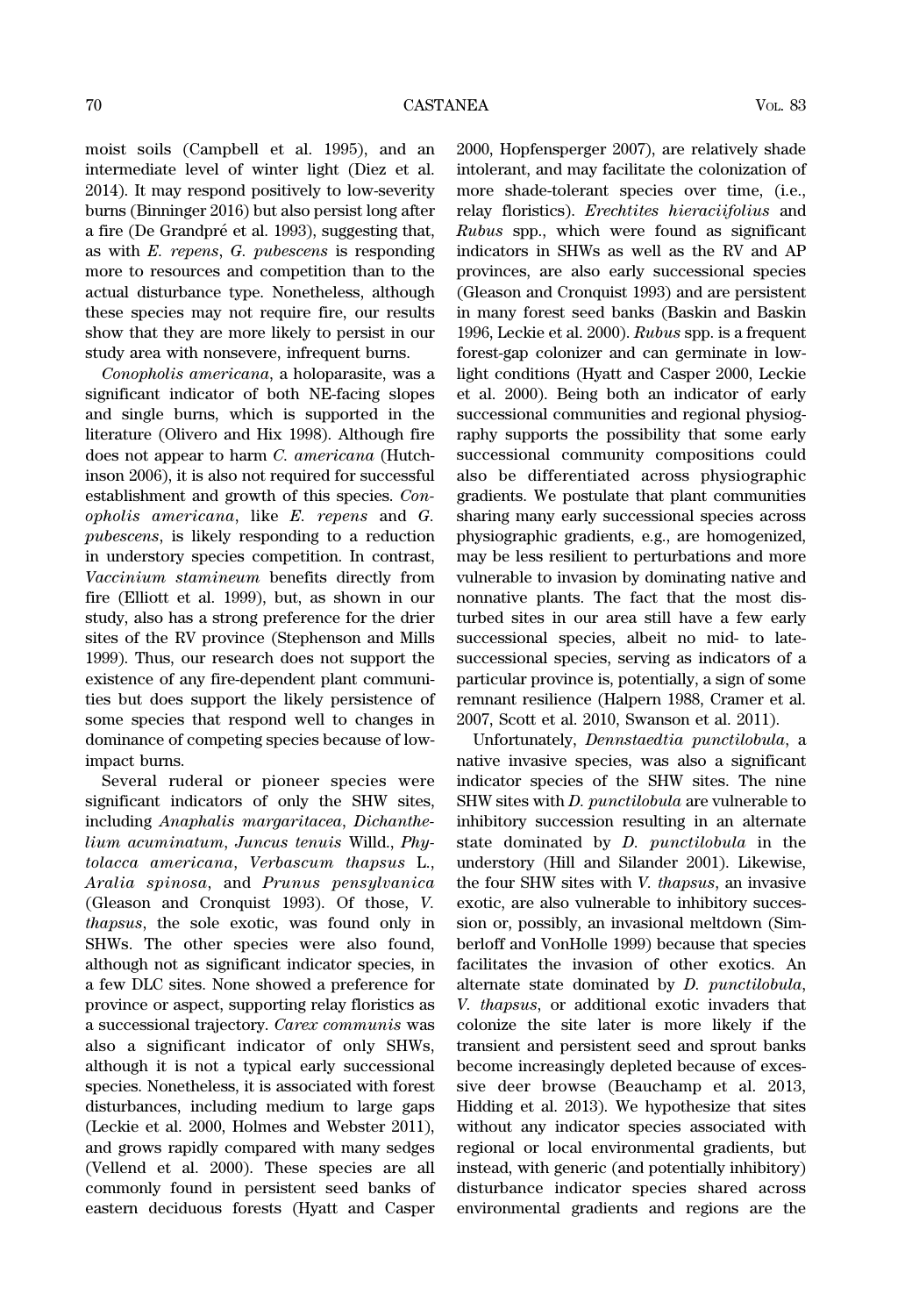most vulnerable to alternative stable states. Our study provides a method of predicting potentially vulnerable sites using vegetation composition data collected from recovering disturbed sites during a single growing season, but was not designed to test that hypothesis. This method may be thought of as a tool for early detection of forests lacking in resilience. To test that hypothesis would require an evaluation, over time, of the successional vegetation composition of sites predicted to be vulnerable to a deviation from a successional trajectory, leading to a species composition composed of a diverse set of native climax species (e.g., disturbed sites characterized only by disturbance indicator species) vs. sites that are unlikely to deviate from such a successional trajectory (e.g., disturbed sites characterized by environmental indicator species).

CONCLUSIONS The vegetation of the sites in West Virginia, Ohio, and Virginia under four different forest disturbance types were best defined by their respective physiographic provinces and not their disturbance type. All but 3 of the 12 most-disturbed sites had indicator species defined by the disturbance type as well as the physiographic region, suggesting these sites were experiencing relay floristics at the time of data collection. Three of the most severely disturbed sites were defined by indicator species unique to the SHW disturbance type but not by species that were indicators of the physiographic provinces or slope aspect, suggesting these sites may be more susceptible to inhibitory succession and alternate stable states. Likewise, our results showed two species that were most likely to be associated with a low-impact burns. Thus, although physiography was more important than disturbance, some species served as disturbance indicators, differing by disturbance type. When disturbance-indicator species replace regionalindicator species, successional trajectories may deviate toward recovery of native species that benefit from low-level disturbance (e.g., E. repens) or toward systems vulnerable to invasion by exotics (e.g., V. thapsus) or interfering native species (e.g., D. punctilobula). We argue that floristic data of forest understory species compositions in recently disturbed areas may be used as an early detection tool to predict likely successional trajectories and, consequently, sites that are most vulnerable to alternative stable states or most likely to harbor uncommon plant species dependent on particular disturbance types.

ACKNOWLEDGMENTS This research was funded by National Institute of Food and Agriculture (NIFA) in the Biology of Weeds and Invasive Species Program, Award 2009-35320- 05623. We thank J. Bard, R. Beckwith, L. Brown, E. Burge, P.T. Carnell, C. Coon, S. Croy, B. Dempsey, S. Funkhauser, D. Grimes, M. Healey, G. Goldsmith, K. Karriker, T. Ledbetter, S.J. Riggleman, T. Shuman, G. Willison, and L. Wolf for their help locating and accessing sites. We also thank Beckwith Lumber Company, New-Page Corporation, Pardee-Curtin Lumber Company, Plum Creek Timber Company, Inc., Zaleski State Forest, Monongahela National Forest, Washington-Jefferson National Forest, and the Wayne National Forest for site access and record information. We thank A. Carey, T. Jackson, J. Juracko, B. Simpson, H. Smith, and L. Strickler for their help with plot set up and data collection. Finally, we thank G. W. Miller, L. Blackburn, and two anonymous reviewers for their comments.

#### LITERATURE CITED

- Abrams, M.D. and D.M. McCay, 1996. Vegetationsite relationships of witness trees (1780–1856) in the presettlement forests of eastern West Virginia. Canada J. Forest Res. 26:217–224.
- Angers, V.A., C. Messier, M. Beaudet, and A. Leduc. 2005. Comparing composition and structure in old-growth and harvested (selection and diameter-limit cuts) northern hardwood stands in Quebec. Forest Ecol. Managem. 217:275–293.
- Antic, S., R. Laprise, B. Denis, and R. de Elia. 2006. Testing the downscaling ability of a oneway nested regional climate model in regions of complex topography. Clim. Dynam 26:305– 325.
- Arthur, M.A., R.D. Paratley, and B.A. Blankenship. 1998. Single and repeated fires affect survival and regeneration of woody and herbaceous species in an oak-pine forest. J. Torrey Bot. Soc. 125:225–236.
- Arthur, M.A., H.D. Alexander, D.C. Dey, C. Schweitzer, and D. Loftis. 2012. Refining the oak-fire hypothesis for management of oakdominated forests of the eastern United States. J. For. July/August:257–266.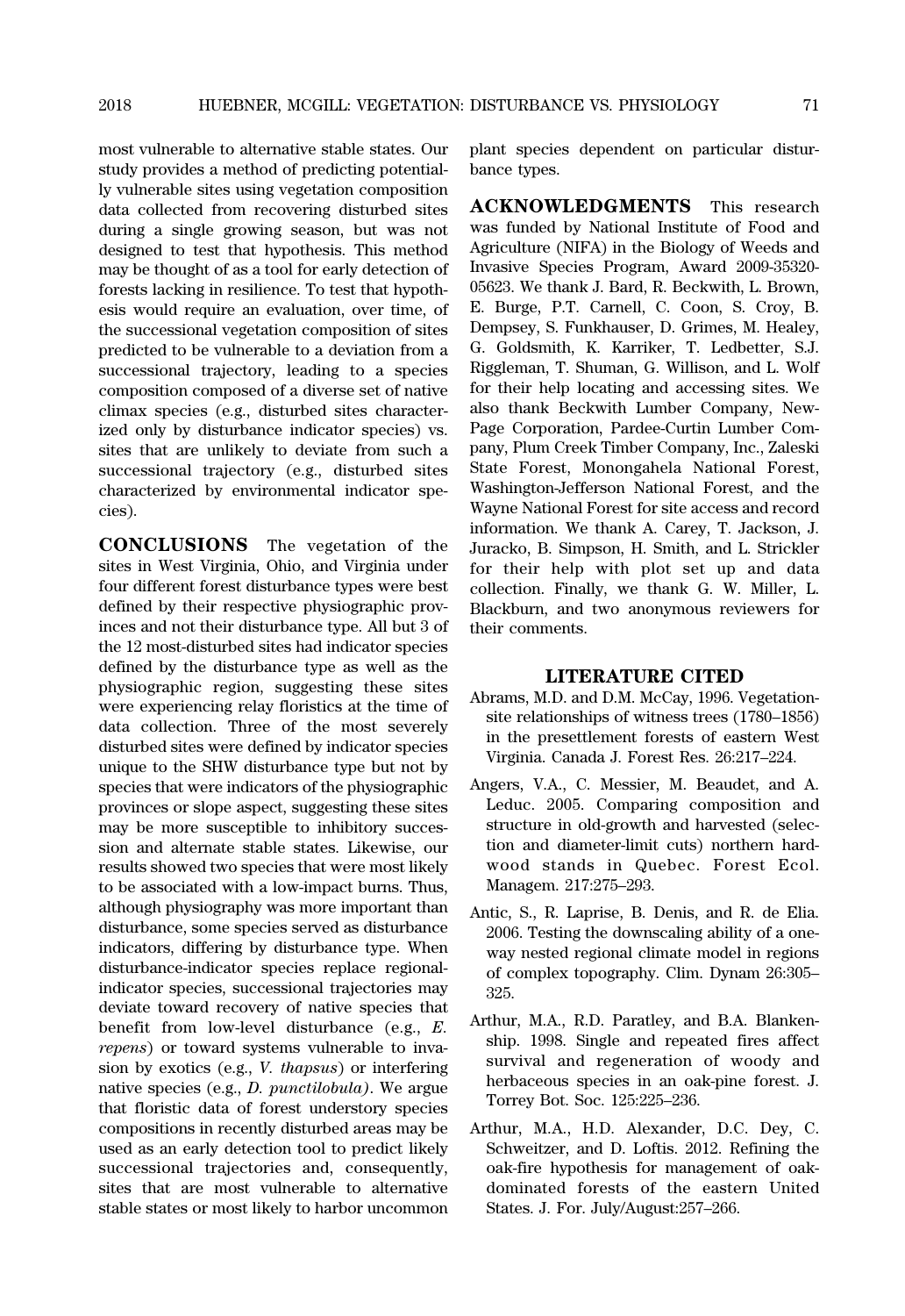- Baskin, C.C. and J.M. Baskin 1996. Role of temperature and light in the germination ecology of buried seeds of weedy species of disturbed forests, II. Erechtites hieracifolia. Canada J. Bot. 74:2002–2005.
- Beauchamp, V.B., N. Ghuznavi, S.M. Koontz, and R.P. Roberts. 2013. Edges, exotics and deer: the seed bank of a suburban secondary successional temperate deciduous forest. Appl. Veg. Sci. 16:571–584.
- Beckman, R. 1994. Epigaea repens in Indiana: Habitat associations and the effects of controlled burning. M.S. thesis, Indiana University, Bloomington, Indiana.
- Binninger, S.K. 2016. Herb abundance and diversity among fire severity classes in pineoak forests of Great Smoky Mountains National Park. M.S. thesis, Western Carolina University, Cullowhee, North Carolina.
- Brock, T.D. and K.M. Brock. 2004. Oak savannah restoration: a case study. p. 178–183 In: Egan, D. and J.A. Harrington (eds.). Proceedings of the North American Prairie Conferences. University of Nebraska, Lincoln, Nebraska. Paper 83.
- Brooks, A.B. and I.C. White. 1910. Chapter IV. The destructive agents of forests. p. 49–66. In: West Virginia Geological Survey, Volume 5 Forestry and Wood Industries. The Acme Publishing Company, Morgantown, West Virginia.
- Brose, P.H., D.C. Dey, R.J. Phillips, and T.A. Waldrop. 2013. A meta-analysis of the fire-oak hypothesis: does prescribed burning promote oak reproduction in eastern North America? For. Sci. 59:322–334.
- Brose, P., D. Van Lear, and R. Cooper. 1999a. Using shelterwood harvests and prescribed fire to regenerate oak stands on productive upland sites. Forest Ecol. Managem. 113:125– 141.
- Brose, P.H., D.H. Van Lear, and P.D. Keyser. 1999b. A shelterwood-burn technique for regenerating productive upland oak sites in the Piedmont Region. S. J. Appl. Forest. 23:158–163.
- Campbell, J., D.G. Ruch, and W. Meijer. 1995. The flora and vegetation of Raven Run Nature Sanctuary, Fayette County, Kentucky. Proc. Indiana Acad. Sci. 104:139–184.
- Carletti, P., E. Vendramin, D. Pizzeghello, G. Concheri, A. Zanella, S. Nardi, and A. Squartini. 2009. Soil humic compounds and microbial communities in six spruce forests as function of parent material, slope aspect and stand age. Plant Soil 315:47–65.
- Clarkson, R.B. 1964. Tumult on the mountains: Lumbering in West Virginia 1770–1920. McClain Printing Company, Parsons, West Virginia.
- Clay, K. and N.C. Ellstrand. 1981. Stylar polymorphism in Epigaea repens, a dioecious species. Bull. Torrey Bot. Club 108:305–310.
- Clements, F.E. 1916. Plant succession. Carnegie Institute. Pub. 242. Washington D.C.
- Connell, J.H. and R.O. Slatyer. 1977. Mechanisms of succession in natural communities and their role in community stability and organization. Amer. Naturalist 111:1119–1144.
- Cramer, V.A., R.J. Hobbs, and R.J. Standish. 2007. What's new about old fields? Land abandonment and ecosystem assembly. Trends Ecol. Evol. 23:104–112.
- Cronan, C.S. and D.F. Grigal. 1995. Use of calcium/aluminum ratios as indicators of stress in forest ecosystems. J. Environm. Qual. 24:209–226.
- De Grandpré, L., D. Gagnon, and Y. Bergeron. 1993. Changes in understory of Canadian southern boreal forest after fire. J. Veg. Sci. 4:803–810.
- Decocq, G., M. Aubert, F. Dupont, J. Bardat, A. Wattez-Franger, R. Saguez, B. de Foucault, D. Allard, and A. Delelis-Dusollier. 2005. Silviculture-driven vegetation change in a European temperate deciduous forest. Ann. Forest Sci. 62:313–323.
- Delhaize, E. and P.R. Ryan. 1995. Aluminum toxicity and tolerance in plants. Plant Physiol. 107:315–321.
- Desta, F., J.J. Colbert, J.S. Rentch, and K.W. Gottschalk. 2004. Aspect induced differences in vegetation, soil, and microclimatic characteristics of an Appalachian watershed. Castanea 69:92–108.
- Dey, D.C. 2014. Sustaining oak forests in eastern North America: regeneration and recruitment, the pillars of sustainability. Forest. Sci. 60:926–942.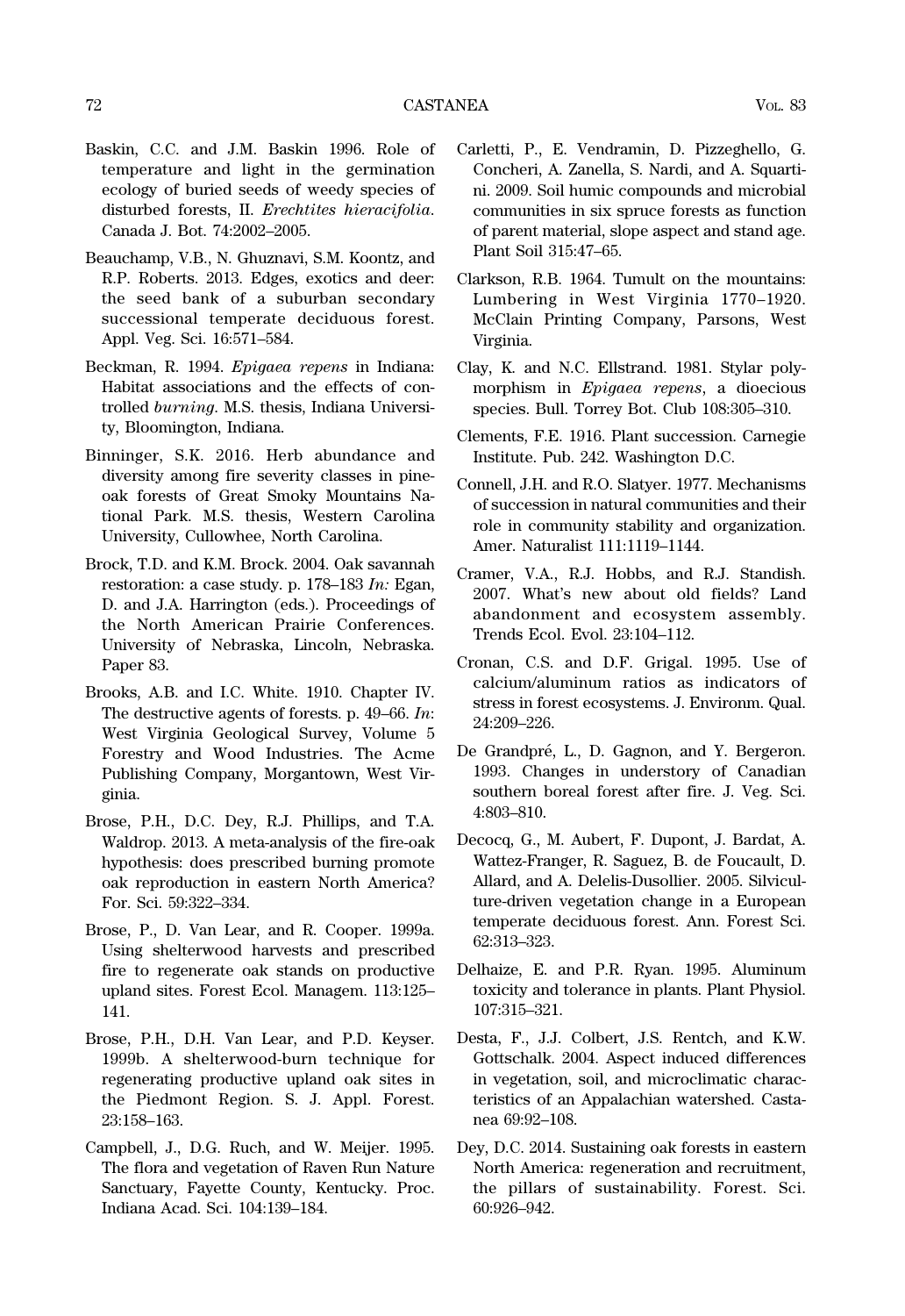#### 2018 HUEBNER, MCGILL: VEGETATION: DISTURBANCE VS. PHYSIOLOGY 73

- Díaz, S., M. Cabido, and F. Casanoves. 1998. Plant functional traits and environmental filters at a regional scale. J. Veg. Sci. 9:113– 122.
- Didham, R.K. and C.H. Watts. 2005. Are systems with strong underlying abiotic regimes more likely to exhibit alternative stable states? Oikos 110:409–416.
- Diez, J.M., I. Giladi, R. Warren, and H.R. Pulliam. 2014. Probabilistic and spatially variable niches inferred from demography. J. Ecol. 102:544– 554.
- Ducey, M.J., W.K. Moser, and P.M.S. Ashton. 1996. Effect of fire intensity on understory composition and diversity in a Kalmia-dominated oak forest, New England, USA. Vegetatio 123:81–90.
- Dufrêne, M. and P. Legendre. 1997. Species assemblages and indicator species: the need for a flexible asymmetrical approach. Ecol. Monogr. 67:345–366.
- Durak, T. 2010. Long-term trends in vegetation changes of managed versus unmanaged Eastern Carpathian beech forests. Forest Ecol. Managem. 260:1333–1344.
- Egler, F.E. 1954. Vegetation science concepts. 1. Initial floristic composition, a factor in oldfield vegetation development. Vegetatio 4:412– 417.
- Elliott, K.J., R.L. Hendrick, A.E. Major, J.M. Vose, and W.T. Swank. 1999. Vegetation dynamics after a prescribed fire in the southern Appalachians. Forest Ecol. Managem. 114:199–213.
- El-Jaoual, T. and D.A. Cox. 1998. Manganese toxicity in plants. J. Pl. Nutr. 21:353–386.
- Estepp, R. 1992. Soil survey of Pendleton County, West Virginia. USDA Soil Conservation Service, Washington, D.C.
- Flory, S.L. and K. Clay. 2010. Non-native grass invasion suppresses forest succession. Oecologia 164:1029–1038.
- Fourrier, A., M. Bouchard, and D. Pothier. 2015. Effects of canopy composition and disturbance type on understorey plant assembly in boreal forests. J. Veg. Sci. 26:1225–1237.
- Gentry, A.H. 1988. Changes in plant community diversity and floristic composition on environmental and geographical gradients. Ann. Missouri Bot. Gard. 75:1–34.
- Gilliam, F.S., N.L. Turrill, and M.B. Adams, 1995. Herbaceous-layer and overstory species in clear-cut and mature central Appalachian hardwood forests. Ecol. Applic. 5:947–955.
- Glass, S.B., B.M. Herrick, and C.J. Kucharik. 2009. Climate change and ecological restoration at the University of Wisconsin – Madison Arboretum. Ecol. Restorat. 27:345–349.
- Gleason, H.A. and A. Cronquist. 1993. Manual of vascular plants of northeastern United States and adjacent Canada, 2nd ed. The New York Botanical Garden, Bronx, New York.
- Habeck, J.R. 1959. A vegetational study of the central Wisconsin winter deer range. J. Wildlife Managem. 23:273–278.
- Halpern, C.B. 1988. Early successional pathways and the resistance and resilience of forest communities. Ecology 69:1703–1715.
- Hanberry, B.B., D.C. Dey, and H.S. He. 2012. Regime shifts and weakened environmental gradients in open oak and pine ecosystems. PLoS One 7:e41337. doi:10.1371/journal.pone. 0041337.
- Hannah, P.R. 1987. Regeneration methods of oaks. New Jersey Appl. Forest 4:97–101.
- Harper, K.A. 1995. Effect of expanding clones of Gaylussacia baccata (black huckleberry) on species composition in sandplain grassland on Nantucket Island, Massachusetts. Bull. Torrey Bot. Club 122:124–133.
- Heiser, W.J. and J. Meulman. 1983. Constrained multidimensional scaling, including confirmation. Appl. Psychological Measurement 7:381– 404.
- Hidding, B., J-P. Tremblay, and S.D. Cote. 2013. A large herbivore triggers alternative successional trajectories in the boreal forest. Ecology 94:2852–2860.
- Hill, J.D. and J.A. Silander, Jr. 2001. Distribution and dynamics of two ferns: Dennstaedtia punctlobula (Dennstaedtiaceae) and Thelypteris noveboracensis (Thelypteridaceae) in a northeast mixed hardwoods-hemlock forest. Amer. J. Bot. 88:894–902.
- Holmes, S.A. and C.R. Webster. 2011. Herbivoreinduced expansion of generalist species as a driver of homogenization in post-disturbance plant communities. Pl. Ecol. 212:753–768.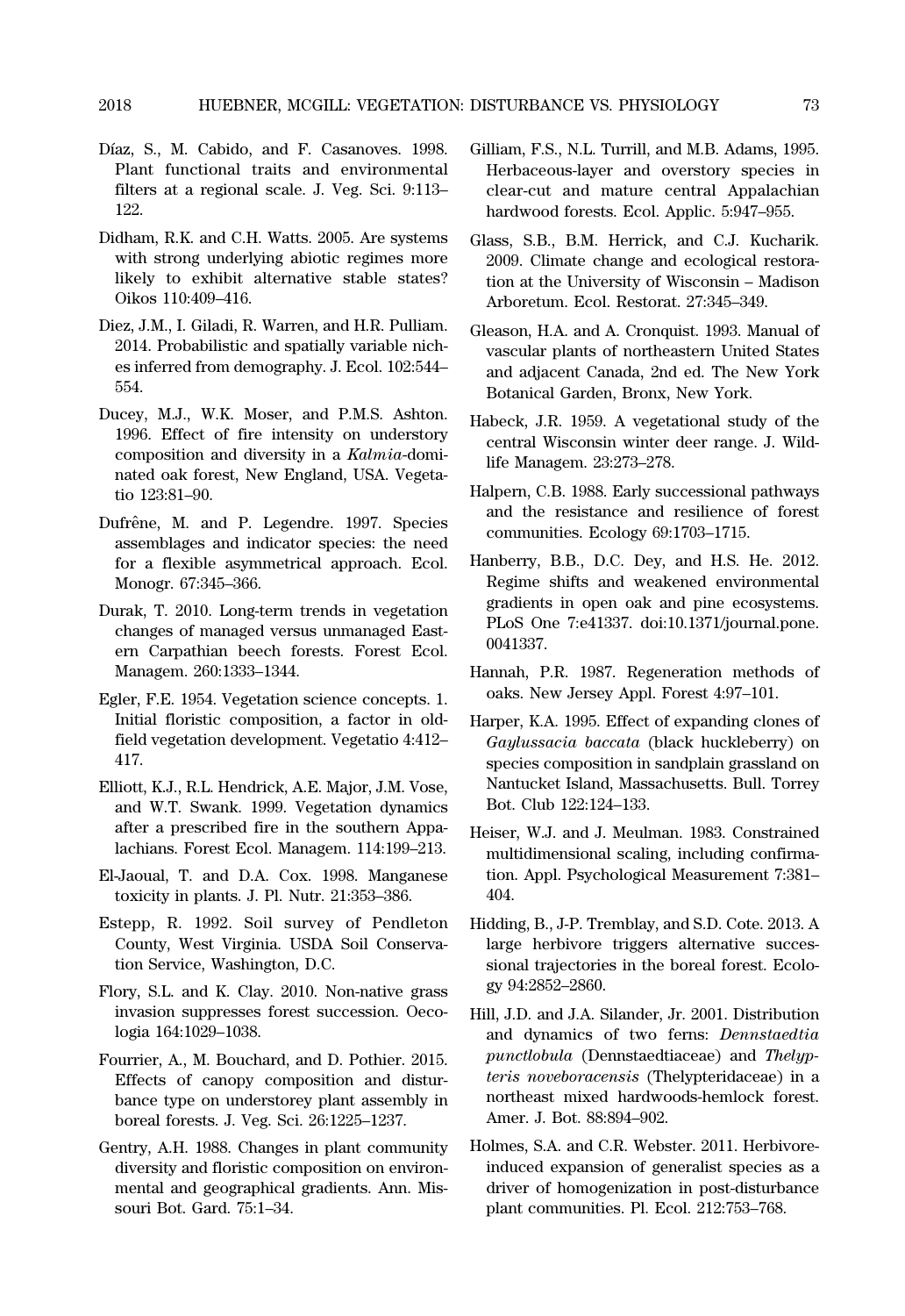- Hopfensperger, K.N. 2007. A review of similarity between seed bank and standing vegetation across ecosystems. Oikos 116:1438–1448.
- Huebner, C.D., J.C. Randolph, and G.R. Parker. 1995. Environmental factors affecting understory diversity in second-growth deciduous forests. Amer. Midl. Naturalist 134:155–165.
- Huebner, C.D., J. Steinman, T.F. Hutchinson, T.E. Ristau, and A.A. Royo, 2014. The distribution of a non-native (Rosa multiflora) and native (Kalmia latifolia) shrub in mature closed-canopy forests across soil fertility gradients. Pl. Soil 377:259–276.
- Hutchinson, T.F. 2006. Fire and the herbaceous layer of eastern oak forests. p. 136–149. In: Dickinson, M.B. (ed.). Fire in eastern oak forests: delivering science to land managers, proceedings of a conference; 2005 November 15–17; Columbus, OH. Gen. Tech. Rep. NRS-P-1, U.S. Department of Agriculture, Forest Service, Northern Research Station, Newtown Square, Pennsylvania.
- Hutchinson, T.F., R.E.J. Boerner, S. Sutherland, E. Kennedy Sutherland, M. Ortt, and L.R. Iverson. 2005a. Prescribed fire effects on the herbaceous layer of mixed-oak forests. Canada J. Forest Res. 35:877–890.
- Hutchinson, T.F., E.K. Sutherland, and D.A. Yaussy. 2005b. Effects of repeated prescribed fires on the structure, composition, and regeneration of mixed-oak forests in Ohio. Forest Ecol. Managem. 218:210–228.
- Hyatt, L.A. and B.B. Casper. 2000. Seed bank formation during early secondary succession in a temperate deciduous forest. J. Ecol. 88:516–527.
- [IPNI] International Plants Names Index. 2012 About IPNI. (http://www.ipni.org/, 3 October 2017). Royal Botanic Garden, Kew, Richmond TW9 3AB, UK.
- [ITIS] Integrated Taxonomic Information System. 2016. (http://www.itis.gov/, 25 November 2016). US Geological Survey, Reston, VA 20192, USA
- Iverson, L.R., T.F. Hutchinson, A.M. Prasad, and M.P. Peters. 2008. Thinning, fire, and oak regeneration across a heterogeneous landscape in the eastern U.S.: 7-year results. Forest Ecol. Managem. 255:3035–3050.
- Kaeser, M.J., P.J. Gould, M.E. McDill, K.C. Steiner, and J.C. Finley. 2008. Classifying patterns of understory vegetation in mixedoak forests in two ecoregions of Pennsylvania. New Jersey Appl. Forest. 25:38–44.
- Kenefic, L.S., P.E. Sendak, and J.C. Brissette. 2005. Comparison of fixed diameter-limit and selection cutting in northern conifers. New Jersey Appl. Forest. 22:77–84.
- Kim, D. and M.A. Arthur. 2014. Changes in community structure and species-landform relationship after repeated fire disturbance in an oak-dominated temperate forest. Ecol. Res. 29:661–671.
- Knops, J.M.H. and D. Tilman. 2000. Dynamics of soil nitrogen and carbon accumulation for 61 years after agricultural abandonment. Ecology 81:88–98.
- Kozar, M.D. and M.V. Mathes. 2001. Aquifercharacteristics data for West Virginia. Water resources investigations report 01-4037. US Geological Survey, Charleston, West Virginia.
- Leckie, S., M. Vellend, G. Bell, M.J. Waterway, and M.J. Lechowicz. 2000. The seed bank in an old-growth, temperate deciduous forest. Canada J. Bot. 78:181–192.
- Leuschner, C. and J. Lendzion. 2009. Air humidity, soil moisture and soil chemistry as determinants of the herb layer composition in European beech forests. J. Veg. Sci. 20:288– 298.
- Lezberg, A.L., K. Buresch, C. Neill, and T. Chase. 2006. Mechanical land clearing to promote establishment of coastal sandplain grassland and shrubland communities. Restorat. Ecol. 14:220–232.
- Long, X.X., X.E., Yang, W.Z. Ni, Z.Q. Ye, Z.L. He, D.V. Calvert, and J. P. Stoffella. 2003. Assessing zinc thresholds for phytotoxicity and potential dietary toxicity in selected vegetable crops. Commun. Soil Sci. Pl. Analysis 34:1421– 1434.
- Manthey, M. and E.O. Box. 2007. Realized climatic niches of deciduous trees: comparing western Eurasia and eastern North America. J. Biogeogr. 34:1028–1040.
- Masters, R.E., R.L. Lochmiller, and D.M. Engle. 1993. Effects of timber harvest and prescribed fire on white-tailed deer forage production. Wildlife Soc. Bull. 21:401–411.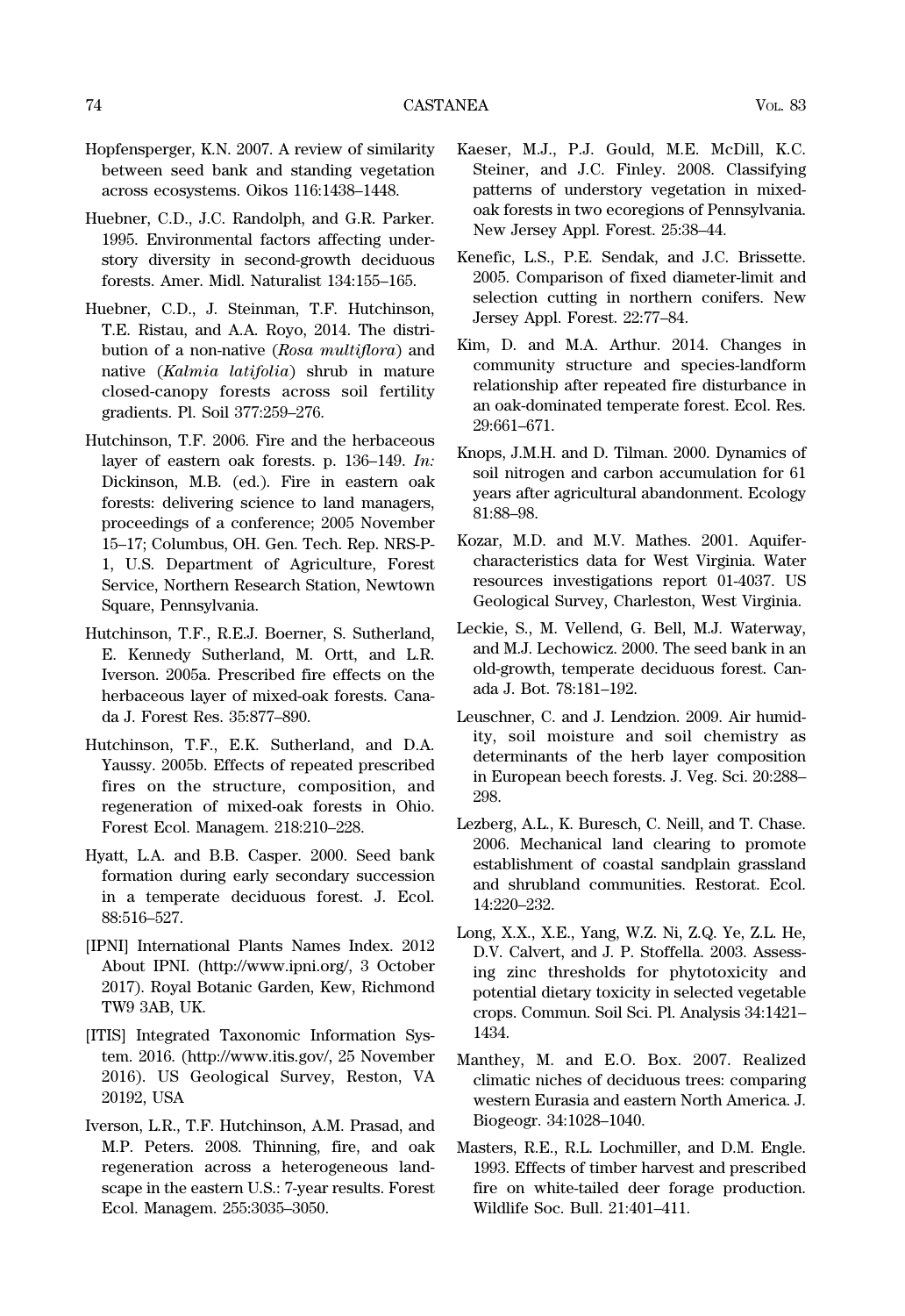- McCook, L.J. 1994. Understanding ecological community succession: causal models and theories, a review. Vegetatio 110:115–147.
- McCune, B. and J.B. Grace. 2002. Analysis of ecological communities. MjM Software Design, Gleneden Beach, Oregon.
- McIntosh, R.P. 1959. Presence and cover in pitch pine-oak stands of the Shawangunk Mountains, New York Ecol. 40:482–485.
- McIntosh, J.L. 1969. Bray and Morgan soil test extractants modified for testing acid soils from different parent materials. Agron. J. 61:259–265.
- Mehlich, A. 1984. Mehlich 3 soil test extractant: a modification of the Mehlich 2 extractant. Commun. Soil Sci. Pl. Analysis. 15:1409–1416.
- Miller, G.W., P.H. Brose, and K.W. Gottschalk. 2017. Advanced oak seedling development as influenced by shelterwood treatments, competition control, deer fencing, and prescribed fire. J. Forest 115:179–189.
- Miller, B.F., T.A. Campbell, B.R. Laseter, W.M. Ford, and K.V. Miller. 2009. White-tailed deer herbivory and timber harvesting rates: implications for regeneration success. For. Ecol. Managem. 258:1067–1072.
- Murphy, P.A. and G.J. Nowacki. 1997. An oldgrowth definition for xeric pine and pine-oak woodlands. General Technical Report SRS-7. U.S. Department of Agriculture, Forest Service, Southern Research Station. Asheville, North Carolina.
- Myster, R.W. and S.T.A. Pickett. 1990. Initial conditions, history and successional pathways in ten contrasting old fields. Amer. Midl. Naturalist 124:231–238.
- Nilsen, E.T., B.D. Clinton, T.T. Lei, O.K. Miller, S.W. Semones, and J.F. Walker. 2001. Does Rhododendron maximum L. (Ericaceae) reduce the availability of resources above and belowground for canopy tree seedlings? Amer. Midl. Naturalist 145:325–343.
- Nyland, R.D. 1992. Exploitation and greed in Eastern hardwood forests. J. Forest. (January):33–37.
- Ohio Department of Natural Resources. 2011. Precipitation in Ohio. Division of Soil and Water Resources Fact Sheet, Columbus, Ohio.
- Olivero, A.M. and D.M. Hix. 1998. Influence of aspect and stand age on ground flora of southeastern Ohio forest ecosystems. Pl. Ecol. 139:177–187.
- Pavlovic, N.B. 1994. Disturbance-dependent persistence of rare plants: Anthropogenic impacts and restoration implications. p. 159–193. In: Bowles, M.L. and C.J. Whelan (eds.). Restoration of endangered species: Conceptual issues, planning, and implementation. Cambridge University Press, Cambridge, New York.
- Prentice, I.C., W. Cramer, S. Harrison, R. Leemans, R.A. Monserud, and A.M. Solomon. 1992. A global biome model based on plant physiology and dominance, soil properties and climate. J. Biogeogr. 19:117–134.
- Pyle, R.E., W.W. Beverage, T. Yoakum, D.P. Amick, W.F. Hatfield, and D.E. McKinney. 1982. Soil survey of Randolph County area, main part, West Virginia. USDA Soil Conservation Service, Washington, D.C.
- Randles, R.B., D.H. Van Lear, T.A. Waldrop, and D.M. Simon. 2002. Periodic burning in table mountain-pitch pine stands. p. 114–118. In: Outcalt, K.W. (ed.). Proceedings of the 11th biennial southern silvicultural research conference. General Technical Report SRS-48. U.S. Department of Agriculture, Forest Service, Southern Research Station. Asheville, North Carolina.
- Reed, P.W. 1985. Population studies of threatened and endangered plants of Barker Woods Nature Preserve, LaPorte County, Indiana. Proc. Indiana Acad. Sci. 94:121–130.
- Royo, A.A. and W.P. Carson. 2006. On the formation of dense understory layers in forests worldwide: consequences and implications for forest dynamics, biodiversity, and succession. Canada J. Forest Res. 36:1345– 1362.
- Schumacher, H.B. and W.P. Carson. 2013. Biotic homogenization of the sapling layer in 19 latesuccessional and old-growth forest stands in Pennsylvania. J. Torrey Bot. Soc. 140:313–328.
- Scott, K., S. Setterfield, M. Douglas, and A. Anderson. 2010. Soil seed banks confer resilience to savanna grass-layer plants during seasonal disturbance. Acta Oecol. 36:202–210.
- Shryock, D., T.C. Esque, and F.C. Chen. 2015. Topography and climate are more important